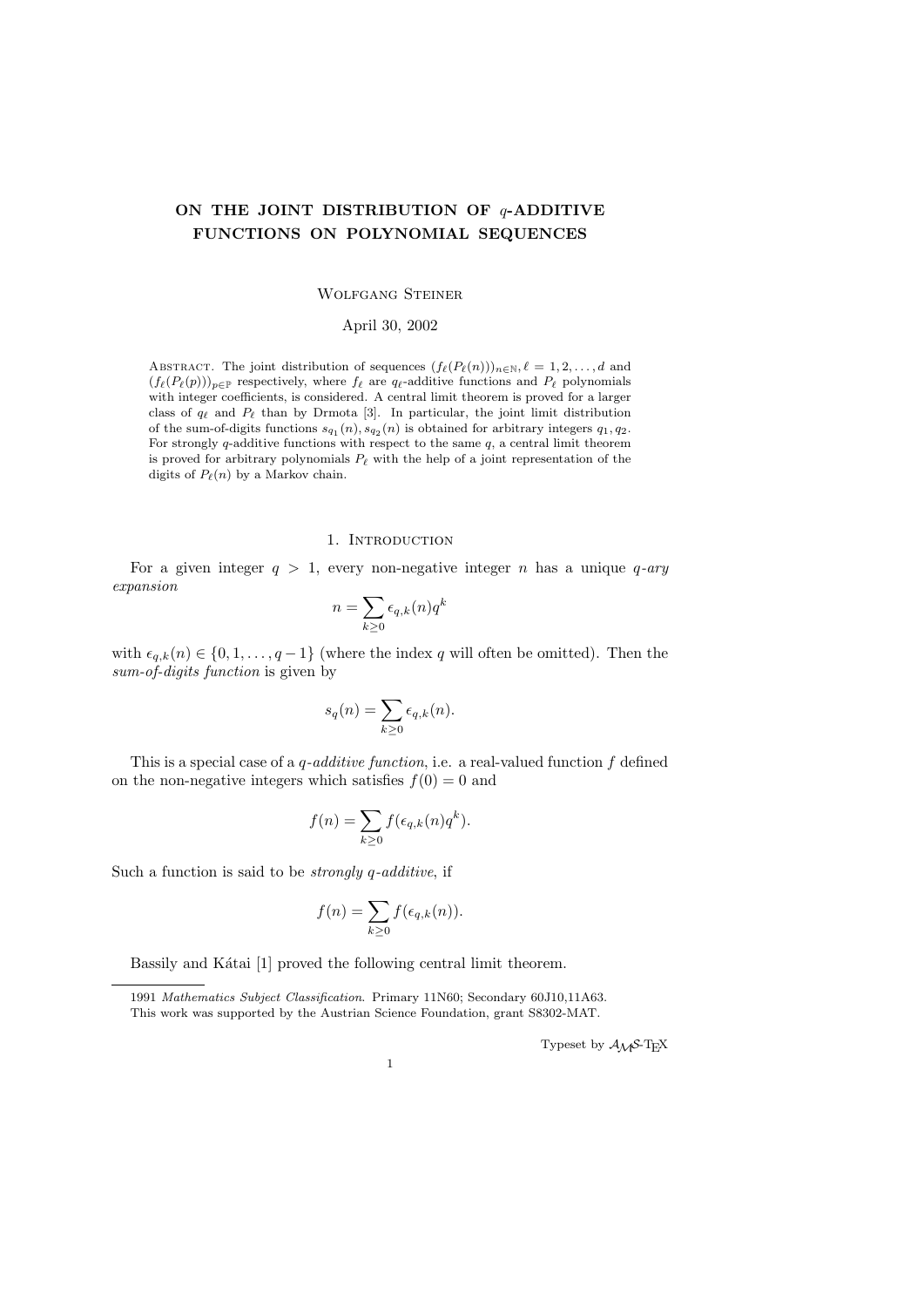Theorem 1 (Bassily and Kátai [1]). Let  $f$  be a  $q$ -additive function such that  $f(bq^k) = \mathcal{O}(1)$  as  $k \to \infty$  for all  $b \in \{0, 1, \ldots, q-1\}$ . Assume  $\frac{D(N)}{(\log N)^{\eta}} \to \infty$  as  $N \to \infty$  for some  $\eta > 0$  and let  $P(n)$  be a polynomial with integer coefficients, degree r and positive leading term. Set

$$
\mu_k = \frac{1}{q} \sum_{b=0}^{q-1} f(bq^k), \qquad \sigma_k^2 = \frac{1}{q} \sum_{b=0}^{q-1} f(bq^k)^2 - \mu_k^2
$$

and

$$
M(N) = \sum_{k=0}^{\lfloor \log_q N \rfloor} \mu_k, \qquad D(N)^2 = \sum_{k=0}^{\lfloor \log_q N \rfloor} \sigma_k^2.
$$

Then, as  $N \to \infty$ ,

$$
\frac{1}{N} \# \left\{ n < N \left| \frac{f(P(n)) - M(N^r)}{D(N^r)} < x \right. \right\} \to \Phi(x)
$$

and

$$
\frac{1}{\pi(N)} \# \left\{ p \in \mathbb{P}, p < N \left| \frac{f(P(p)) - M(N^r)}{D(N^r)} < x \right. \right\} \to \Phi(x),
$$

where  $\Phi(x)$  denotes the distribution function of the normal law.

This theorem was only stated for  $\eta = \frac{1}{3}$ . However, a short inspection of the proof shows that  $\eta > 0$  is sufficient.

Drmota [3] generalised this theorem for certain joint distributions. From now on, denote by  $\mu_{\ell,k}, \sigma_{\ell,k}, M_{\ell}, D_{\ell}$  the  $\mu_k, \sigma_k, M, D$  of Theorem 1 with respect to  $f_{\ell}$ .

**Theorem 2 (Drmota [3]).** Let  $f_{\ell}$ ,  $1 \leq \ell \leq d$ , be  $q_{\ell}$ -additive functions such that  $f_{\ell}(bq_{\ell}^k) = \mathcal{O}(1)$  as  $k \to \infty$  for all  $b \in \{0, 1, \ldots, q_{\ell} - 1\}$ . Assume that  $\frac{D_{\ell}(N)}{(\log N)^{\eta}} \to \infty$ , as  $N \to \infty$ , for some  $\eta > 0$  and let  $P_{\ell}(x)$  be polynomials with integer coefficients of different degrees  $r_{\ell}$  and positive leading terms,  $1 \leq \ell \leq d$ . Then, as  $N \to \infty$ ,

$$
\frac{1}{N} \# \left\{ n < N \left| \frac{f_{\ell}(P_{\ell}(n)) - M_{\ell}(N^{r_{\ell}})}{D_{\ell}(N^{r_{\ell}})} < x_{\ell}, 1 \leq \ell \leq d \right.\right\} \to \Phi(x_1) \Phi(x_2) \cdots \Phi(x_d)
$$

and

$$
\frac{1}{\pi(N)} \# \left\{ p < N \left| \frac{f_{\ell}(P_{\ell}(p)) - M_{\ell}(N^{r_{\ell}})}{D_{q_{\ell}}(N^{r_{\ell}})} < x_{\ell}, 1 \leq \ell \leq d \right.\right\} \to \Phi(x_1)\Phi(x_2)\cdots\Phi(x_d).
$$

Note that this theorem was stated only for coprime  $q_\ell$ , but this assumption is not used in the proof and therefore not necessary.

The problem is the case of polynomials of the same degree. For  $d = 2$ , we show the following theorem.

**Theorem 3.** Let  $q_1, q_2 > 1$  be multiplicatively independent integers and let  $f_\ell$  be  $q_{\ell}$ -additive functions such that  $f_{\ell}(bq_{\ell}^k) = \mathcal{O} (1)$  as  $k \to \infty$  for all  $b \in \{0, 1, \ldots, q_{\ell} - 1\},$  $\ell = 1, 2$ . Assume that  $\frac{D_{\ell}(N)}{(\log N)^{\eta}} \to \infty$  as  $N \to \infty$ , for some  $\eta > 0$  and let  $P_{\ell}(n)$  be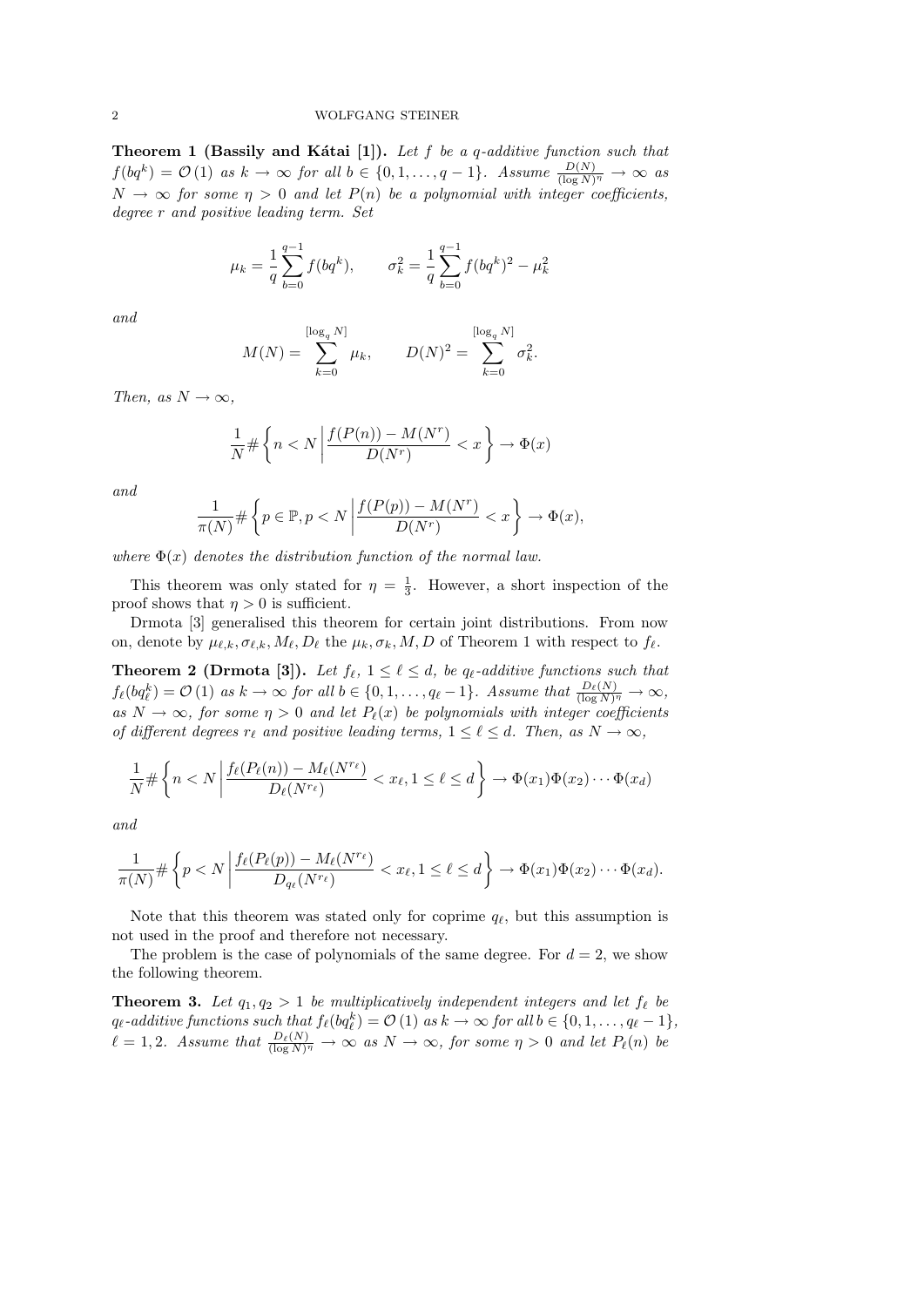polynomials with integer coefficients of degree r and positive leading terms,  $\ell = 1, 2$ . Then, as  $N \to \infty$ ,

$$
\frac{1}{N} \# \left\{ n < N \left| \frac{f_{\ell}(P_{\ell}(n)) - M_{\ell}(N^r)}{D_{\ell}(N^r)} \right| < x_{\ell}, \ell = 1, 2 \right\} \to \Phi(x_1) \Phi(x_2)
$$

and

$$
\frac{1}{\pi(N)} \# \left\{ p < N \left| \frac{f_{\ell}(P_{\ell}(p)) - M_{\ell}(N^r)}{D_{\ell}(N^r)} < x_{\ell}, \ell = 1, 2 \right. \right\} \to \Phi(x_1) \Phi(x_2).
$$

The first convergence was shown by Drmota [3] for linear polynomials and coprime integers  $q_1, q_2$ . In [4], Drmota and the author stated this theorem, but still only for coprime integers. We will prove the case of multiplicatively independent integers in Section 3.

Furthermore, we solve the problem of equal degrees of the polynomials for strongly q-additive functions with respect to the same  $q$  in the following section. Note that this covers the case of multiplicatively dependent  $q_1, q_2$  since  $q_1$ - and  $q_2$ -additive functions are q-additive, if  $q_1^{s_1} = q_2^{s_2} = q$ . Then the distributions clearly do not satisfy the independence relations of Theorems 2 and 3.

The main part of the proof of all theorems is a proposition similar to the following one (which proves Theorem 2).

**Proposition 1 (Drmota [3]).** Let  $P_{\ell}(n)$ ,  $1 \leq \ell \leq d$ , be polynomials of different degrees  $r_{\ell}$  with integer coefficients and positive leading terms. Let  $\lambda > 0$  be an arbitrary constant and  $h_{\ell}$ ,  $1 \leq \ell \leq d$ , non-negative integers. Then, as  $N \to \infty$ ,

$$
\frac{1}{N} \# \left\{ n < N \left| \epsilon_{q_\ell, k_j^{(\ell)}}(P_\ell(n)) = b_j^{(\ell)}, 1 \le j \le h_\ell, 1 \le \ell \le d \right. \right\}
$$
\n
$$
= \frac{1}{q_1^{h_1} q_2^{h_2} \cdots q_d^{h_d}} + \mathcal{O}\left( (\log N)^{-\lambda} \right)
$$

and

$$
\frac{1}{\pi(N)} \# \left\{ p < N \left| \epsilon_{q_\ell, k_j^{(\ell)}}(P_\ell(n)) = b_j^{(\ell)}, 1 \le j \le h_\ell, 1 \le \ell \le d \right. \right\}
$$
\n
$$
= \frac{1}{q_1^{h_1} q_2^{h_2} \cdots q_d^{h_d}} + \mathcal{O}\left( (\log N)^{-\lambda} \right)
$$

uniformly for integers

$$
(\log N^{r_{\ell}})^{\eta} \le k_1^{(\ell)} < k_2^{(\ell)} < \cdots < k_{h_{\ell}}^{(\ell)} \le \log_{q_{\ell}} N^{r_{\ell}} - (\log N^{r_{\ell}})^{\eta} \quad (1 \le \ell \le d)
$$

(with some  $\eta > 0$ ) and  $b_j^{(\ell)} \in \{0, 1, ..., q_\ell - 1\}.$ 

For a list of references of other results for  $q$ -additive functions, we refer to Drmota [3].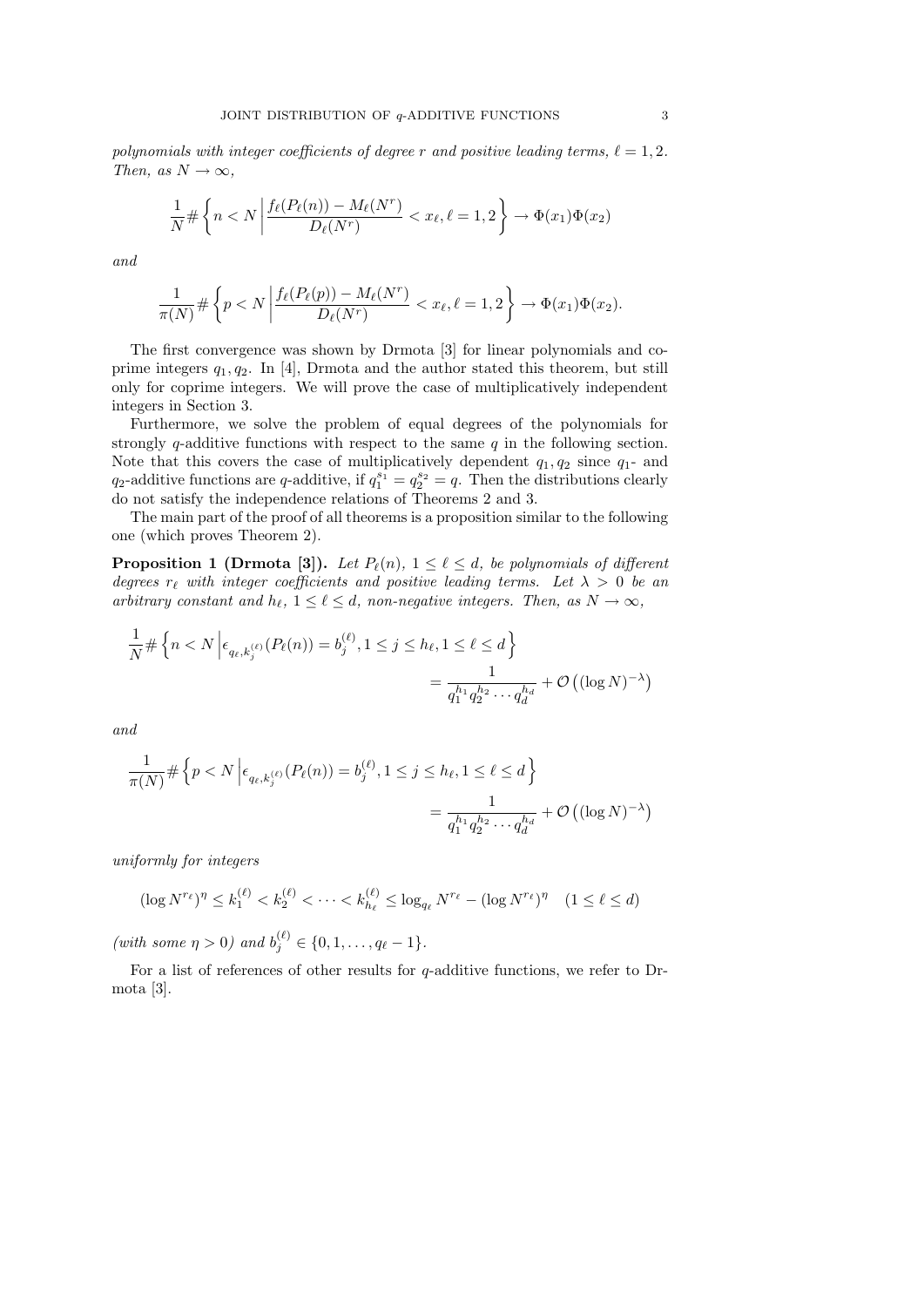### 2. STRONGLY  $q$ -ADDITIVE FUNCTIONS WITH RESPECT TO THE SAME  $q$

## 2.1. Results.

**Theorem 4.** Let  $f_{\ell}$ ,  $1 \leq \ell \leq d$ , be strongly q-additive functions with  $\sigma_{\ell} = \sigma_{\ell,k} > 0$ and  $P_{\ell}(n) = g_{r_{\ell}}^{(\ell)} n^{r_{\ell}} + \cdots + g_1^{(\ell)} n + g_0^{(\ell)}$  polynomials with integer coefficients and positive leading terms. Then, as  $N \to \infty$ ,

$$
\frac{1}{N} \# \left\{ n < N \left| \frac{f_{\ell}(P_{\ell}(n)) - M_{\ell}(N^{r_{\ell}})}{D_{\ell}(N^{r_{\ell}})} \right| < x_{\ell}, \ell = 1, \dots, d \right\} \to \Phi_V(x_1, \dots, x_d)
$$

and

$$
\frac{1}{\pi(N)} \# \left\{ p < N \left| \frac{f_{\ell}(P_{\ell}(p)) - M_{\ell}(N^{r_{\ell}})}{D_{\ell}(N^{r_{\ell}})} < x_{\ell}, \ell = 1, 2, \dots, d \right. \right\} \to \Phi_V(x_1, \dots, x_d)
$$

where  $\Phi_V(x_1,\ldots,x_d)$  denotes the distribution function of the d-dimensional normal law with covariance matrix  $V = (v_{i,j})_{1 \leq i,j \leq d}$  given by

$$
v_{i,j} = \begin{cases} \n\frac{1}{C_{i,j} \left( \frac{g_{r_i}^{(i)}}{(g_{r_i}^{(i)}, g_{r_j}^{(j)})}, \frac{g_{r_j}^{(j)}}{(g_{r_i}^{(i)}, g_{r_j}^{(j)})} \right)} & \text{if } g_{r_j}^{(j)} P_i(n) \equiv g_{r_i}^{(i)} P_j(n) \\ \n\frac{1}{r_i - \max\{s \mid g_{r_i}^{(i)} g_s^{(j)} \neq g_{r_j}^{(j)} g_s^{(i)}\}}{r_i} C_{i,j} \left( \frac{g_{r_i}^{(i)}}{(g_{r_i}^{(i)}, g_{r_j}^{(j)})}, \frac{g_{r_j}^{(j)}}{(g_{r_i}^{(i)}, g_{r_j}^{(j)})} \right) & \text{if } r_i = r_j \\ \n0 & \text{else,} \n\end{cases}
$$

where

$$
C_{i,j}(g_i, g_j) = \frac{1}{\sigma_i \sigma_j} \sum_{l=0}^{R_j - 1} \sum_{b_i=1}^{q-1} \sum_{b_j=1}^{q-1} \left( \pi_{b_i, b_j, g_i q^l, g_j} - \frac{1}{q^2} \right) f_i(b_i) f_j(b_j)
$$
  
+ 
$$
\frac{1}{\sigma_i \sigma_j} \sum_{l=1}^{R_i - 1} \sum_{b_i=1}^{q-1} \sum_{b_j=1}^{q-1} \left( \pi_{b_i, b_j, g_i, g_j q^l} - \frac{1}{q^2} \right) f_i(b_i) f_j(b_j)
$$

with  $R_\ell$  such that  $q| \frac{q^{R_\ell}}{(e^{-R_\ell})^n}$  $\frac{q^{\alpha_{\ell}}}{(q^{R_{\ell}},g^{(\ell)}_{r_{\ell}})}$  and

$$
\pi_{b_i,b_j,g_i q^l,g_j} = \pi_{b_i,b_j,g,g'} = \frac{1}{q^2} - \frac{\left(\overline{(b_i+1)g'} - \overline{b_i g'}\right)\left(\overline{(b_j+1)g} - \overline{b_j g}\right)}{gg'q^2}
$$

$$
+ \frac{\min\left(\overline{b_i g'}, \overline{b_j g}\right) + \min\left(\overline{(b_i+1)g'}, \overline{(b_j+1)g}\right) - \min\left(\overline{(b_i+1)g'}, \overline{b_j g}\right) - \min\left(\overline{b_i g'}, \overline{b_j g}\right)}{gg'q}
$$

where  $g = \frac{g_i q^l}{\left(g^l\right) g}$  $\frac{g_i q^l}{(q^l,g_j)}, g'=\frac{g_j}{(q^l,g)}$  $\frac{g_j}{(q^l,g_j)}$  and  $\overline{y}$  denotes the representative y' of  $y' \equiv y(q)$  with  $0 \leq y' < q$ .  $(\pi_{b_i, b_j, g_i, g_j q^l}$  is given symmetrically.)

*Remarks.* If V is positive definite, we have, with  $\mathbf{t} = (t_1, \ldots, t_d)$ ,

$$
\Phi_V(x_1,\ldots,x_d)=\frac{1}{(2\pi)^{d/2}\sqrt{\det V}}\int_{-\infty}^{x_d}\cdots\int_{-\infty}^{x_1}e^{-\frac{1}{2}\mathbf{t}V^{-1}\mathbf{t}^t}dt_1\ldots dt_d.
$$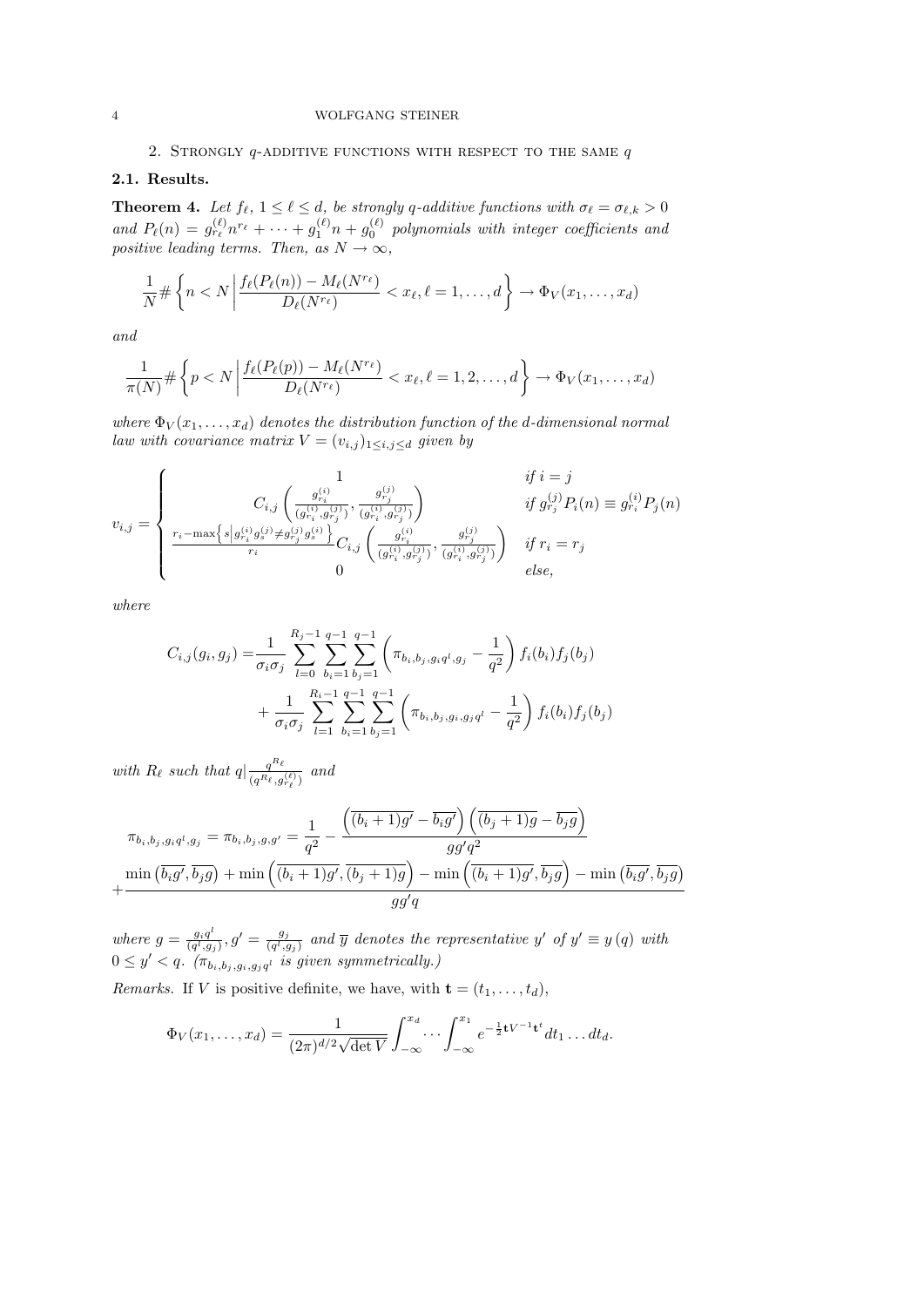If  $g_{r_\ell}^{(\ell)}$  is coprime to q, then we have  $R_\ell = 1$ .

 $l \geq R_j$  implies  $\pi_{b_i, b_j, g_i q^l, g_j} = \frac{1}{q^2}$  for all  $b_i, b_j$ .

The  $\pi_{b_i, b_j, g_i q^l, g_j}$  are the joint probabilities of digits  $k+l$  and k of  $g_i n$  and  $g_j n$ (which do not depend on  $k$ ):

 $\pi_{b_i, b_j, g_i q^l, g_j} = \mathbf{Pr}[\epsilon_k(g_i q^l n) = b_i, \epsilon_k(g_j) = b_j] = \mathbf{Pr}[\epsilon_{k+l}(g_i n) = b_i, \epsilon_k(g_j) = b_j].$ 

Note that we need  $C_{i,j}(g_i, g_j)$  only for coprime  $g_i, g_j$ .

The constant term of the polynomials plays no role.

**Corollary 1.** Let  $P_{\ell}(n) = g_{r_{\ell}}^{(\ell)} n^{r_{\ell}} + \cdots + g_1^{(\ell)} n + g_0^{(\ell)}$  be polynomials with integer coefficients and positive leading terms. Then, as  $N \to \infty$ ,

$$
\frac{1}{N} \# \left\{ n < N \left| \frac{s_q(P_\ell(n)) - \frac{q-1}{2} \log_q N^{r_\ell}}{\sqrt{\frac{q^2-1}{12} \log_q N^{r_\ell}}} < x_\ell, \ell = 1, \dots, d \right\} \right\}
$$
\n
$$
\to \frac{1}{(2\pi)^{d/2} \sqrt{\det V}} \int_{-\infty}^{x_d} \dots \int_{-\infty}^{x_1} e^{-\frac{1}{2} \mathbf{t} V^{-1} \mathbf{t}^t} dt_1 \dots dt_d
$$

with the positive definite matrix  $V = (v_{i,j})_{1 \leq i,j \leq d}$  given by

$$
v_{i,j} = \begin{cases} \n\frac{1}{C_{i,j} \left( \frac{g_{r_i}^{(i)}}{(g_{r_i}^{(i)}, g_{r_j}^{(j)})}, \frac{g_{r_j}^{(j)}}{(g_{r_i}^{(i)}, g_{r_j}^{(j)})} \right)} & \text{if } g_{r_j}^{(j)} P_i(n) \equiv g_{r_i}^{(i)} P_j(n) \\ \n\frac{1}{r_i - \max\{s \mid g_{r_i}^{(i)} g_{s_j}^{(j)} \neq g_{r_j}^{(j)} g_{s_i}^{(i)}\}}{r_i - r_i} C_{i,j} \left( \frac{g_{r_i}^{(i)}}{(g_{r_i}^{(i)}, g_{r_j}^{(j)})}, \frac{g_{r_j}^{(j)}}{(g_{r_i}^{(i)}, g_{r_j}^{(j)})} \right) & \text{if } r_i = r_j \\ \n0 & \text{else,} \n\end{cases}
$$

and

$$
C_{i,j}(g_i, g_j) = \frac{q^2 - (q, g_i)^2 - (q, g_j)^2 + 1}{g_i g_j (q^2 - 1)} + \frac{1}{g_i g_j (q^2 - 1)} \left( \sum_{l=1}^{R_j - 1} \frac{q^2 - \left( q, \frac{q_i q^l}{(q^l, g_j)} \right)}{q^l} + \sum_{l=1}^{R_i - 1} \frac{q^2 - \left( q, \frac{g_j q^l}{(g_i, q^l)} \right)}{q^l} \right)
$$

Remark. For monomials  $P_\ell(n) = g_\ell n^r$  with  $(g_\ell, q) = 1$  we just have

$$
v_{i,j} = \frac{(g_i, g_j)^2}{g_i g_j}.
$$

For  $q = 2$  and  $r = 1$ , this was proved by W.M. Schmidt [6].

Furthermore, we can calculate the joint distribution of the sum-of-digits functions for multiplicatively dependent  $q_1, q_2$ .

Corollary 2. For  $q_1 = \tilde{q}^{s_1}, q_2 = \tilde{q}^{s_2}$  with positive integers  $\tilde{q}, s_1, s_2$  and  $(s_1, s_2) = 1$ , we have, as  $N \to \infty$ ,

$$
\frac{1}{N} \# \left\{ n < N \left| \frac{s_{q_1}(n) - \frac{q_1 - 1}{2} \log_{q_1} N}{\sqrt{\frac{q_1^2 - 1}{12} \log_{q_1} N}} < x_1, \frac{s_{q_2}(n) - \frac{q_2 - 1}{2} \log_{q_2} N}{\sqrt{\frac{q_2^2 - 1}{12} \log_{q_2} N}} < x_2 \right\} \right\}
$$
\n
$$
\to \frac{1}{2\pi\sqrt{1 - C^2}} \int_{-\infty}^{x_2} \int_{-\infty}^{x_1} e^{-\frac{1}{2(1 - C^2)} (t_1^2 + t_2^2 - 2Ct_1 t_2)} dt_1 dt_2
$$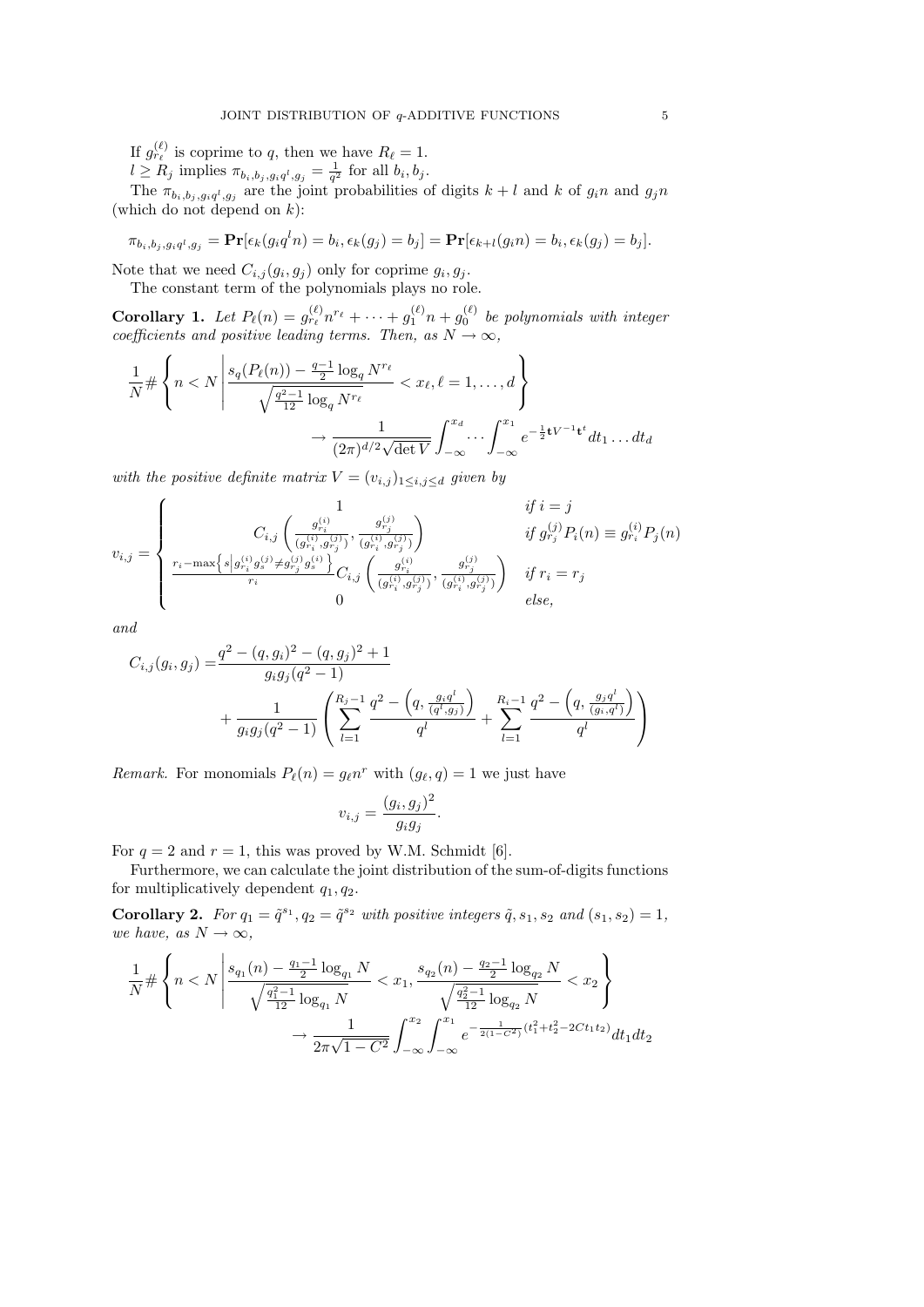with

$$
C = \frac{\tilde{q}+1}{\tilde{q}-1} \sqrt{\frac{(q_1-1)(q_2-1)}{s_1s_2(q_1+1)(q_2+1)}}.
$$

For general strongly  $q_{\ell}$ -additive functions, similar statements can be derived easily. The case of multiplicatively independent  $q_1, q_2$  is treated by Theorem 3.

## 2.2. A Markov chain and calculation of the covariance.

Define the polynomials

$$
P_{\ell}^{(s)}(n) = g_{r_{\ell}}^{(\ell)} n^{r_{\ell}} + \dots + g_s^{(\ell)} n^s \text{ for } 1 \le s \le r = \max_{1 \le \ell \le d} r_{\ell}.
$$

and fix s in this subsection.

Furthermore, define vectors

$$
\mathbf{w}_k^{(s)}(n) = (w_{k,s}, \dots, w_{k,r}) = \left(\left\{\frac{n^s}{q^{k+1}}\right\}, \left\{\frac{n^{s+1}}{q^{k+1}}\right\}, \dots, \left\{\frac{n^r}{q^{k+1}}\right\}\right)
$$

for  $0 \leq n \leq N$ , where  $\{x\}$  denotes the fractional part of x and see, by Proposition 1, that they asymptotically form a net to the base q if  $k \in [(\log N)^{\eta}, \log_q N^s - (\log N)^{\eta}]$ (but not for  $k > \log_q N^s$ ). Proposition 1 gives rather bad error terms if we want to calculate the number of  $\mathbf{w}_k^{(s)}$  $\binom{s}{k}(n)$  in an arbitrary set of  $\mathbb{T}^{r-s+1}$ . Nevertheless, this suggests that they are uniformly distributed and we use the Lebesgue measure as probability measure on  $\mathbb{T}^{r-s+1}$ .

We have  $\epsilon_k(P_{\ell}^{(s)})$  $Q_{\ell}^{(s)}(n) = b$  if and only if

$$
\left\{g_{r_\ell}^{(\ell)}w_{k,r_\ell}+\cdots+g_s^{(\ell)}w_{k,s}\right\}\in\left[\frac{b}{q},\frac{b+1}{q}\right).
$$

This means that, for each digit b,  $\{w_k^{(s)}\}$  $_k^{(s)}(n) \mid \epsilon_k(P_\ell^{(s)})$  $\ell^{(s)}(n)) = b$  (as a set of  $\mathbb{T}^{r-s+1}$ ) is contained in the stripe  $S_{b,\ell}^{(s)}$  between the hyperplanes  $g_{r_\ell}^{(\ell)} x_{r_\ell} + \cdots + g_s^{(\ell)} x_s = \frac{b}{q}$  (included) and  $g_{r_\ell}^{(\ell)} x_{r_\ell} + \cdots + g_s^{(\ell)} x_s = \frac{b+1}{q}$  (excluded). If  $P_\ell^{(s)}$  $P_{\ell}^{(s)}(n) \equiv 0$ , set  $S_{0,\ell}^{(s)} = \mathbb{T}^{r-s+1}$ and  $S_{b,\ell}^{(s)} = \emptyset$  for  $b \neq 0$ .

Thus, each set  $\{w_k^{(s)}\}$  $\zeta^{(s)}_k(n) \, \mid \, \epsilon_k(P_1^{(s)}(n)) \, = \, b_1, \ldots, \epsilon_k(P_d^{(s)})$  $b_d^{(s)}(n) = b_d$  is contained in  $S_{b_1,1}^{(s)} \cap \cdots \cap S_{b_d,d}^{(s)}$  and each of these intersections consists of a finite number of convex sets, the boundaries of which are the above hyperplanes. Let  $(W_j^{(s)})_{1 \leq j \leq \kappa_s}$ be the partition of  $\mathbb{T}^r$  induced by these sets (or equivalently by the hyperplanes). Then  $f_{\ell}|_{W_j^{(s)}}$  is constant for all  $\ell, j$ .

Furthermore, we have  $\epsilon_{k-j}(P_{\ell}^{(s)})$  $p_{\ell}^{(s)}(n)) = b$  if and only if  $T^{j}(\mathbf{w}_{k}^{(s)})$  $s_k^{(s)}(n)) \in S_{b,\ell}^{(s)}$  with the map  $T: \mathbb{T}^r \to \mathbb{T}^r$ ,  $T(w_{k,s}, \ldots, w_{k,r}) = (qw_{k,s}, \ldots, qw_{k,r})$ . Hence

$$
\left\{ n \left| \epsilon_0(P_\ell^{(s)}(n)) = b_0^{(\ell)}, \dots, \epsilon_k(P_\ell^{(s)}(n)) = b_k^{(\ell)} \right\} \right\}
$$
  
= 
$$
\left\{ n \left| \mathbf{w}_k^{(s)}(n) \in T^{-k} S_{b_0^{(\ell)},\ell}^{(s)}, \dots, \mathbf{w}_k^{(s)}(n) \in S_{b_k^{(\ell)},\ell}^{(s)} \right\} \right\}
$$

and we define a sequence of random variables  $(Y_k^{(s)})$  $\{ (k^{(s)})_{k \geq 0} \text{ on } \{ (W_1^{(s)}, W_2^{(s)}, \dots, W_{\kappa_s}^{(s)} \}$ by

$$
\mathbf{Pr}[Y_0^{(s)} = W_{j_0}^{(s)}, \dots, Y_k^{(s)} = W_{j_k}^{(s)}] = \lambda_{r-s+1}(T^{-k}W_{j_0}^{(s)} \cap \dots T^{-1}W_{j_{k-1}}^{(s)} \cap W_{j_k}^{(s)})
$$

for  $1 \leq j_i \leq \kappa_s, 0 \leq i \leq k$ . ( $\lambda_n$  denotes the *n*-dimensional Lebesgue measure.)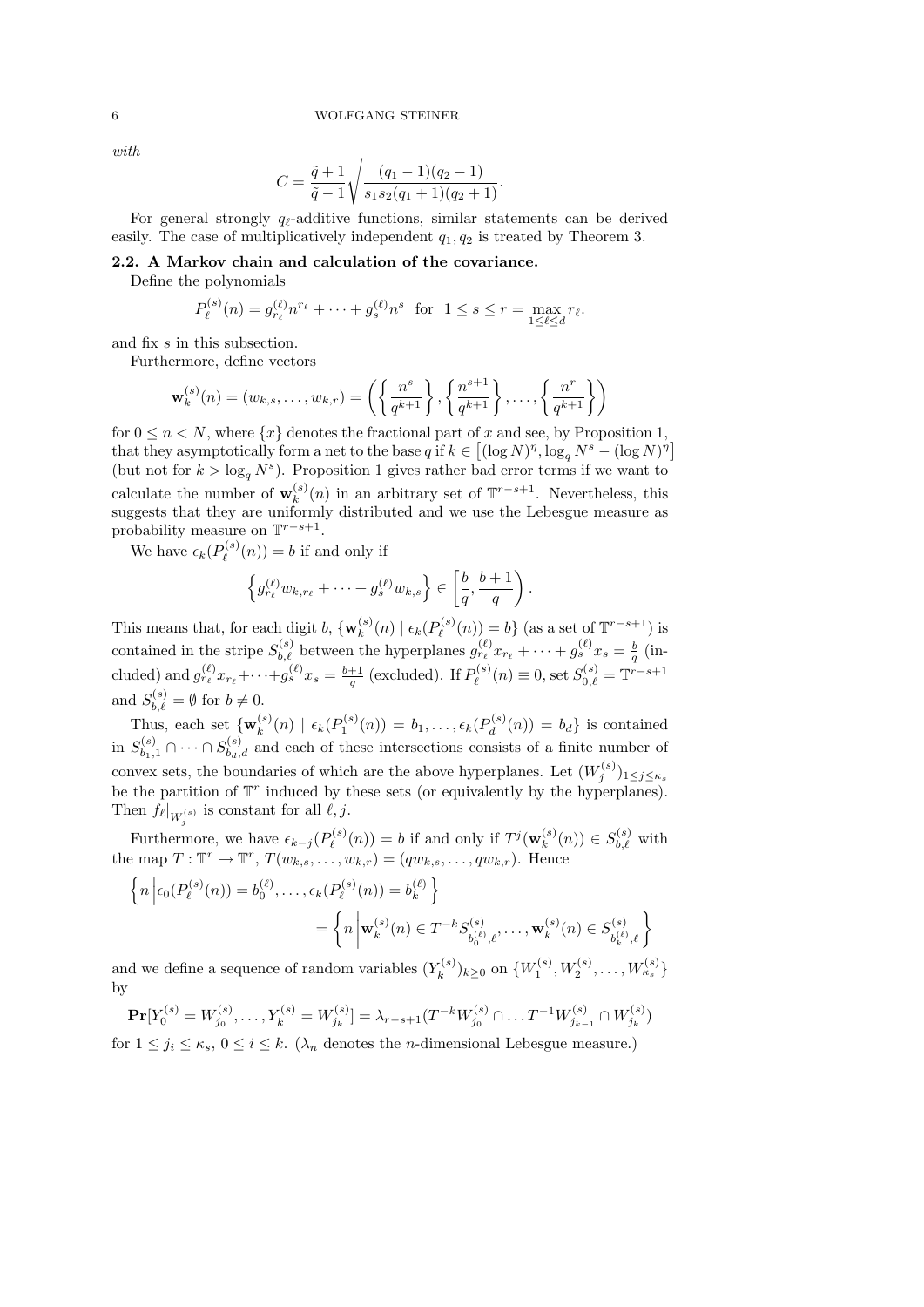Lemma 1.  $\left(Y_k^{(s)}\right)$  $\binom{s}{k}$  $\sum_{k\geq 0}$  is a Markov chain.

*Proof.* Let U be the subspace of  $\mathbb{R}^{r-s+1}$  spanned by the vectors  $(g_s^{(\ell)}, \ldots, g_r^{(\ell)})$ ,  $1 \leq \ell \leq d$ . If U has (full) rank  $r - s + 1$ , then T is injective on each  $W_j^{(s)}$ ,  $1 \leq j \leq \kappa_s$ . Otherwise,  $W_j^{(s)}$  contains with every point x all points  $x + U^{\perp}$  and T is  $q^{\delta}$ -to-one with  $\delta = r - s + 1 - \text{rank}(U)$ . Furthermore,  $TW_j^{(s)}$  is the (disjoint) union of sets  $W_i^{(s)}$ , since the image of the hyperplane  $g_{r_\ell}^{(\ell)} x_{r_\ell} + \cdots + g_s^{(\ell)} x_s = \frac{b}{q}$  is the hyperplane  $g_{r_\ell}^{(\ell)} x_{r_\ell} + \cdots + g_s^{(\ell)} x_s = 0$ . Hence we have

$$
\begin{split} \mathbf{Pr}[Y_0^{(s)} = W_{j_0}^{(s)}, \dots, Y_{k+1}^{(s)} = W_{j_{k+1}}^{(s)}] &= \lambda_{r-s+1}(T^{-(k+1)}W_{j_0}^{(s)} \cap \dots \cap W_{j_{k+1}}^{(s)}) \\ &= \frac{1}{q^\delta} \lambda_{r-s+1}(T^{-k}W_{j_0}^{(s)} \cap \dots \cap W_{j_k}^{(s)} \cap TW_{j_{k+1}}^{(s)}) \\ &= \begin{cases} \frac{1}{q^\delta} \lambda_{r-s+1}(T^{-k}W_{j_0}^{(s)} \cap \dots \cap W_{j_k}^{(s)}) & \text{if } W_{j_k}^{(s)} \subseteq TW_{j_{k+1}}^{(s)} \\ 0 & \text{else.} \end{cases} \end{split}
$$

Thus

$$
\begin{split} \mathbf{Pr}[Y_{k+1}^{(s)} = W_{j_{k+1}}^{(s)} | Y_0^{(s)} = W_{j_0}^{(s)}, \dots, Y_k^{(s)} = W_{j_k}^{(s)}] \\ &= \left\{ \begin{matrix} \frac{1}{q^r} & \text{if } W_{j_k}^{(s)} \subseteq TW_{j_{k+1}}^{(s)} \\ 0 & \text{else} \end{matrix} \right\} = \mathbf{Pr}[Y_{k+1}^{(s)} = W_{j_{k+1}}^{(s)} | Y_k^{(s)} = W_{j_k}^{(s)}], \end{split}
$$

i.e. the Markov chain property is fulfilled.

As already noted, each  $f_\ell$  is constant on each  $W_j^{(s)}$  because of  $W_j^{(s)} \subseteq S_{b_1,1}^{(s)} \cap \cdots \cap S_{b_d,d}$ for some  $b_i$ . Therefore we define the d-dimensional function f on  $(W_j^{(s)})_{1 \leq j \leq \kappa_s}$  by

$$
f(W_j^{(s)}) = (f_1(W_j^{(s)}), \ldots, f_d(W_j^{(s)}) ) = (f_1(b_1), \ldots, f_d(b_d)).
$$

Before stating a central limit theorem for  $f(Y_k^{(s)})$  $\binom{n(s)}{k}$ , we study the covariance  $\mathbf{Cov}(f_i(Y_{k_i}^{(s)})$  $(f_{k_i}^{(s)}), f_j(Y_{k_j}^{(s)})$  $(k_i^{(s)}))$ . To this effect, the following lemma, which will be proved together with Proposition 2, will be very useful. Note that  $Y_k^{(s)} \subseteq S_{b,\ell}^{(s)}$  is equivalent to  $f_{\ell}(Y_k^{(s)}$  $f_k^{(s)} = b.$ 

## Lemma 2.

$$
\mathbf{Pr}[Y_{k_i}^{(s)} \subseteq S_{b_i,i}^{(s)}, Y_{k_j}^{(s)} \subseteq S_{b_j,j}^{(s)}] = \sum_{\substack{m_i, m_j: \frac{m_i P_i^{(s)}(n)}{q^{k_i}}} \frac{m_j P_j^{(s)}(n)}{q^{k_j}}} c_{m_i, b_i, q} c_{m_j, b_j, q}, \quad (1)
$$

where  $c_{m,b,q}$  are the Fourier coefficients of  $\mathbf{1}_{[b/q,(b+1)/q)}$ 

$$
c_{0,b,q} = \frac{1}{q}, \quad c_{m,b,q} = \frac{e\left(-\frac{mb}{q}\right) - e\left(-\frac{m(b+1)}{q}\right)}{2\pi i m} \text{ for } m \neq 0.
$$

By Lemma 2, we have

$$
\mathbf{Pr}[Y_{k_i}^{(s)} \subseteq S_{b_i,i}^{(s)}, Y_{k_j}^{(s)} \subseteq S_{b_j,j}^{(s)}] = c_{0,b_i,q}c_{0,b_j,q} = \mathbf{Pr}[Y_{k_i}^{(s)} \subseteq S_{b_i,i}^{(s)}] \mathbf{Pr}[Y_{k_j}^{(s)} \subseteq S_{b_j,j}^{(s)}]
$$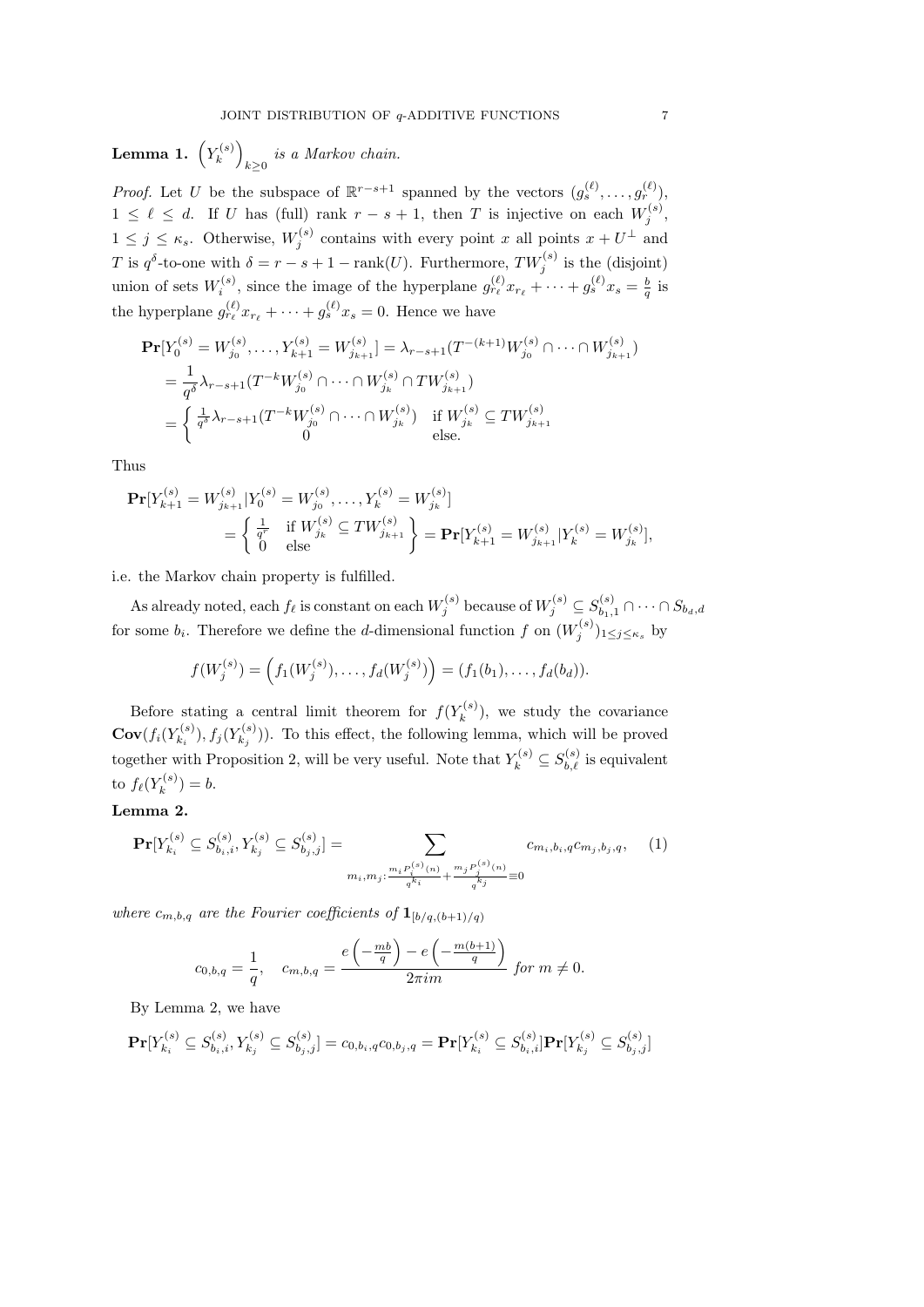if the polynomials do not have the same degree or are not proportional. Then  $\mathbf{Cov}(f_i(Y_{k_i}^{(s)})$  $(f_{k_i}^{(s)}), f_j(Y_{k_j}^{(s)})$  $f_{k_j}^{(s)})) = 0.$ 

Now assume  $r_i = r_j$  and that the polynomials are proportional. Furthermore, let w.l.o.g.  $k_i \geq k_j$ . Then the  $m_i$  in (1) must satisfy  $m_i g_r^{(i)} \equiv 0 \left( q^{k_i - k_j} \right)$ , i.e.  $m_i \equiv 0 \left( \frac{q^{k_i-k_j}}{(q_k)^k} \right)$  $(q^{k_i-k_j}, g_r^{(i)})$ ). If  $k_i - k_j \geq R_i$ , this implies  $m_i \equiv 0 \, (q)$ . Hence we have  $c_{m_i,b_i,q}c_{m_j,b_j,q} = 0$  for  $(m_i, m_j) \neq (0, 0)$  and

$$
\mathbf{Cov}\left(f_i(Y_{k_i}^{(s)}), f_j(Y_{k_j}^{(s)})\right) = 0 \quad \text{ if } k_i - k_j \ge R_i \text{ or } k_j - k_i \ge R_j.
$$

(For  $k_j \geq k_i$ , we get the result by the symmetry of the covariance.)

Since the Markov chain  $(Y_k^{(s)}$  $(k^{(s)})_{k\geq 0}$  is homogeneous, we obtain

$$
\begin{split} \mathbf{Cov} \left( \sum_{k=A(N)}^{B(N)} f_i(Y_k^{(s)}), \sum_{k=A(N)}^{B(N)} f_j(Y_k^{(s)}) \right) \\ &= \sum_{k=A(N)}^{B(N)} \sum_{l=\max(-R_i+1, A(N)-k)}^{\min(R_j-1, B(N)-k)} \mathbf{Cov} \left( f_i(Y_k^{(s)}), f_j(Y_{k+l}^{(s)}) \right) \\ &= (B(N)-A(N)) \sum_{l=-R_i+1}^{R_j-1} \mathbf{Cov} \left( f_i(Y_k^{(s)}), f_j(Y_{k+l}^{(s)}) \right) + \mathcal{O} \left( 1 \right) \end{split}
$$

for  $A(N) = [(\log N)^{\eta}], B(N) = [\log_q N] - [(\log N)^{\eta}].$ Now we can state the central limit theorem.

**Proposition 2.** The sums of the random variables  $f(Y_k^{(s)})$  $\binom{r(s)}{k}$  satisfy a multidimensional central limit theorem with convergence of moments. More precisely, we have, for all  $\mathbf{a} = (a_1, \dots, a_d) \in \mathbb{R}^d$ , as  $N \to \infty$ ,

$$
\frac{\sum_{k=A(N)}^{B(N)}\sum_{\ell=1}^d \frac{a_{\ell}}{\sigma_{\ell}}f_{\ell}(Y_k^{(s)}) - \sum_{\ell=1}^d \frac{a_{\ell}}{\sigma_{\ell}}\overline{M}_{\ell}(N)}{\sqrt{B(N) - A(N)}} \to \mathcal{N}\left(0, \mathbf{a}V^{(s)}\mathbf{a}^t\right),\tag{2}
$$

where the covariance matrix  $V^{(s)} = \left( v_{i,j}^{(s)} \right)_{1 \leq i,j \leq d}$  is given by

$$
v_{i,j}^{(s)} = \frac{1}{\sigma_i \sigma_j} \sum_{l=-R_i+1}^{R_j-1} \text{Cov}\left(f_i(Y_k^{(s)}), f_j(Y_{k+l}^{(s)})\right)
$$

and for all integers  $h_\ell \geq 0$  we have

$$
\mathbf{E} \prod_{\ell=1}^d \left( \frac{\sum_{k=A(N)}^{B(N)} f_\ell(Y_k^{(s)}) - \overline{M}_\ell(N)}{\overline{D}_\ell(N)} \right)^{h_\ell} \to \int x_1^{h_1} \cdots x_d^{h_d} d\Phi_{V^{(s)}}(x_1, \dots, x_d). \tag{3}
$$

Proof. We have

$$
\begin{split} \n\textbf{Var} & \sum_{\ell=1}^{d} \sum_{k=A(N)}^{B(N)} \frac{a_{\ell}}{\sigma_{\ell}} f_{\ell}(Y_{k}^{(s)}) = \sum_{i=1}^{d} \sum_{j=1}^{d} \textbf{Cov} \left( \sum_{k=A(N)}^{B(N)} \frac{a_{i}}{\sigma_{i}} f_{i}(Y_{k}^{(s)}), \sum_{k=A(N)}^{B(N)} \frac{a_{j}}{\sigma_{j}} f_{j}(Y_{k}^{(s)}) \right) \\ \n&= (B(N) - A(N)) \sum_{i=1}^{d} \sum_{j=1}^{d} \frac{a_{i} a_{j}}{\sigma_{i} \sigma_{j}} \sum_{l=-R_{i}+1}^{R_{j}-1} \textbf{Cov} \left( f_{i}(Y_{k}^{(s)}), f_{j}(Y_{k+l}^{(s)}) \right) + \mathcal{O} \left( 1 \right) \\ \n&= (B(N) - A(N)) \mathbf{a} V^{(s)} \mathbf{a}^{t} + \mathcal{O} \left( 1 \right). \n\end{split}
$$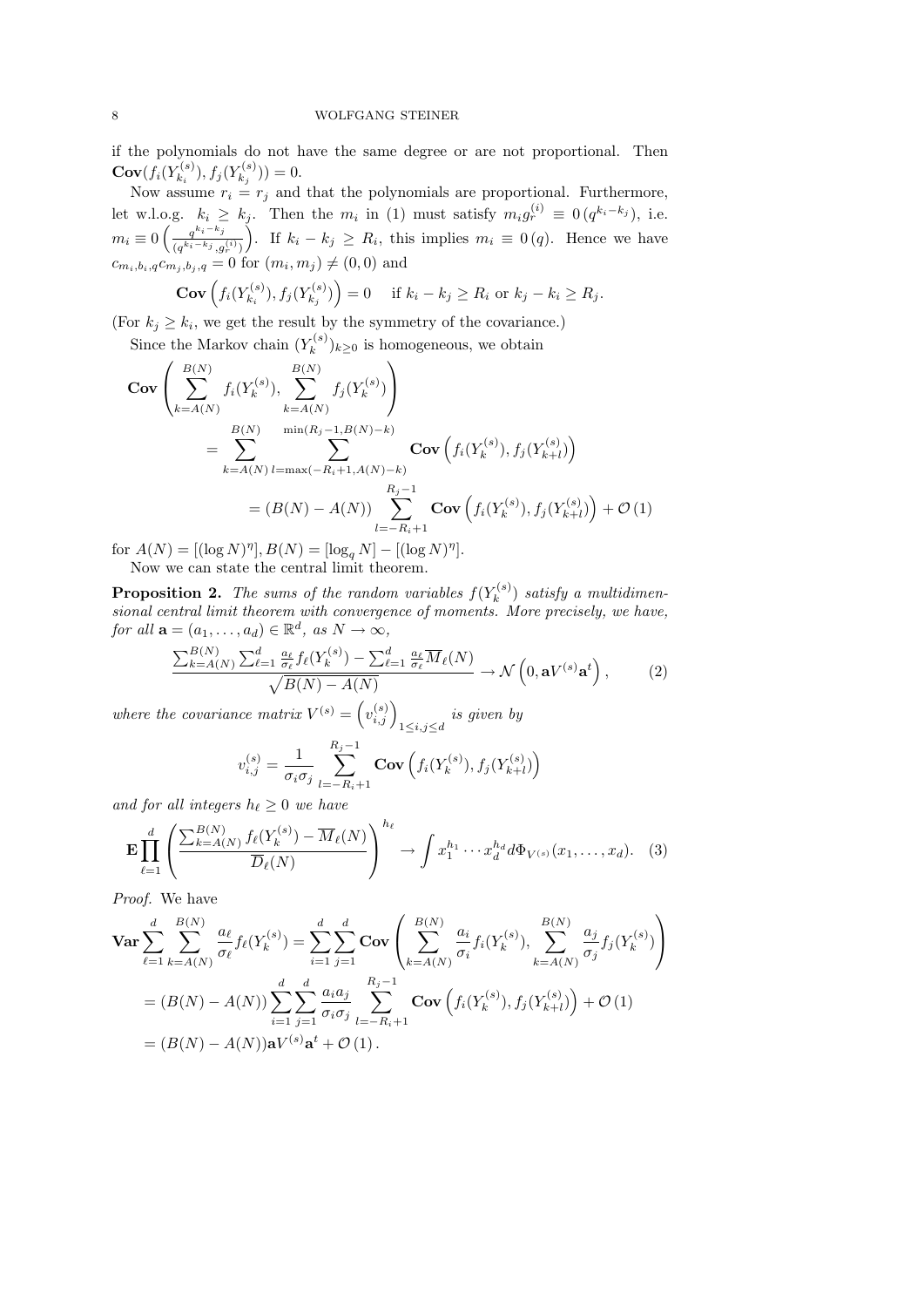If  $\mathbf{a}V^{(s)}\mathbf{a}^t = 0$ , then  $\sum_{\ell=1}^d \sum_{k=A(N)}^{B(N)} a_\ell f_\ell(Y_k^{(s)})$  $\mathcal{C}_{k}^{(s)}$  =  $\mathcal{O}(1)$  and both sides in (2) are zero.

Otherwise, use the central limit theorem for stationary and homogeneous Markov chains or  $\varphi$ -mixing sequences (see e.g. Billingsley [2], p. 364) which holds if all states are recurrent and aperiodic. For  $Y_k^{(s)}$  $\kappa^{(s)}$ , this condition is satisfied, since we clearly have an integer m such that  $T^m W_j^{(s)} = T^{r-s+1}$  for all  $W_j^{(s)}$  and hence  $\mathbf{Pr}[Y_{k+l}^{(s)} = W_{j_{k+l}}^{(s)} | Y_k^{(s)} = W_{j_k}^{(s)}] > 0$  for all  $l \geq m$ . This implies the  $\varphi$ -mixing property for  $X_k = \sum_{\ell=1}^d a_\ell f_\ell(Y_k^{(s)})$  $k^{(s)}$  and the central limit theorem holds for  $X_k$ , too. (Note that  $X_k$  need not be a Markov chain, if  $\sum_{\ell=1}^d a_\ell f_\ell$  is not injective.)

For the convergence of moments, it suffices to show that they exist. The onedimensional moments are

$$
\mathbf{E}\left(\frac{\sum_{k=A(N)}^{B(N)}f_{\ell}(Y_k^{(s)}) - \overline{M}_{\ell}(N)}{\overline{D}_{\ell}(N)}\right)^{h_{\ell}} \sim \frac{1}{N} \sum_{n < N} \left(\frac{\sum_{k=A(N)}^{B(N)}f_{\ell}(\epsilon_k(n)) - \overline{M}_{\ell}(N)}{\overline{D}_{\ell}(N)}\right)^{h_{\ell}}
$$

and converge therefore (cf. [1]). The multidimensional moments converge since  $\mathbf{E}\Big|$  $X_N^r \tilde{X}_N^s \leq (\mathbf{E} X_N^{2r})^{\frac{1}{2}} (\mathbf{E} \tilde{X}_N^{2s})^{\frac{1}{2}}$  holds for all random variables  $X_N, \tilde{X}_N$ . Thus the proposition is proved.

For the calculation of  $\mathbf{Cov}(f_i(Y_k^{(s)})$  $(x_k^{(s)}), f_j(Y_j^{(s)}))$ , it suffices to consider  $Y_k = Y_k^{(1)}$ For the calculation of  $\mathbb{C}\mathbb{O}\mathbb{V}(f_i(T_k), f_j(T_j))$ , it sumes to consider  $T_k = T_k$ <br>and linear polynomials because of Lemma 2 and the succeeding remarks. For the sum-of-digits function, we even get explicit expressions.

**Lemma 3.** Let  $P_1(n) = g_1 n$ ,  $P_2(n) = g_2 n$  and  $f_1(n) = f_2(n) = s_q(n)$ . Then the covariance of  $f_1(Y_k)$  and  $f_2(Y_k)$  is given by

$$
\mathbf{Cov}(f_1(Y_k), f_2(Y_k)) = \frac{(q^2 - d_1^2 - d_2^2 + 1)(g_1, g_2)^2}{12g_1g_2},\tag{4}
$$

where  $d_1 = \left(q, \frac{g_1}{(g_1, g_2)}\right)$  and  $d_2 = \left(q, \frac{g_2}{(g_1, g_2)}\right)$ .

Proof. The covariance is given by

$$
\mathbf{Cov}(f_1(Y_k), f_2(Y_k))
$$
\n
$$
= \sum_{b_1=0}^{q-1} \sum_{b_2=0}^{q-1} \mathbf{Pr}[\epsilon_k(g_1 n) = b_1, \epsilon_k(g_2 n) = b_2] b_1 b_2 - \mathbf{E} f_1(Y_k) \mathbf{E} f_2(Y_k).
$$
\n(5)

Because of Lemma 2, the digit probability does not change if we replace  $g_1, g_2$ by  $\frac{g_1}{(g_1,g_2)}$ ,  $\frac{g_2}{(g_1,g_2)}$ . Therefore assume  $(g_1,g_2)=1$ . In order to get integers, set

$$
a_{b_1,b_2} = qg_1g_2 \mathbf{Pr}[\epsilon_k(g_1n) = b_1, \epsilon_k(g_2n) = b_2]
$$
  
=  $\#\left\{x \in \{0, 1, ..., qg_1g_2 - 1\} \left| \left[\frac{x}{g_2}\right] \equiv b_1(q), \left[\frac{x}{g_1}\right] \equiv b_2(q)\right.\right\}.$ 

We study  $A_{i,j} = \sum_{b_1=q-i}^{q-1} \sum_{b_2=q-j}^{q-1} a_{b_1,b_2}$  because of

$$
\sum_{b_1=0}^{q-1} \sum_{b_2=0}^{q-1} a_{b_1,b_2} b_1 b_2 = \sum_{i=1}^{q-1} \sum_{b_1=q-i}^{q-1} \sum_{j=1}^{q-1} \sum_{b_2=q-j}^{q-1} a_{b_1,b_2}.
$$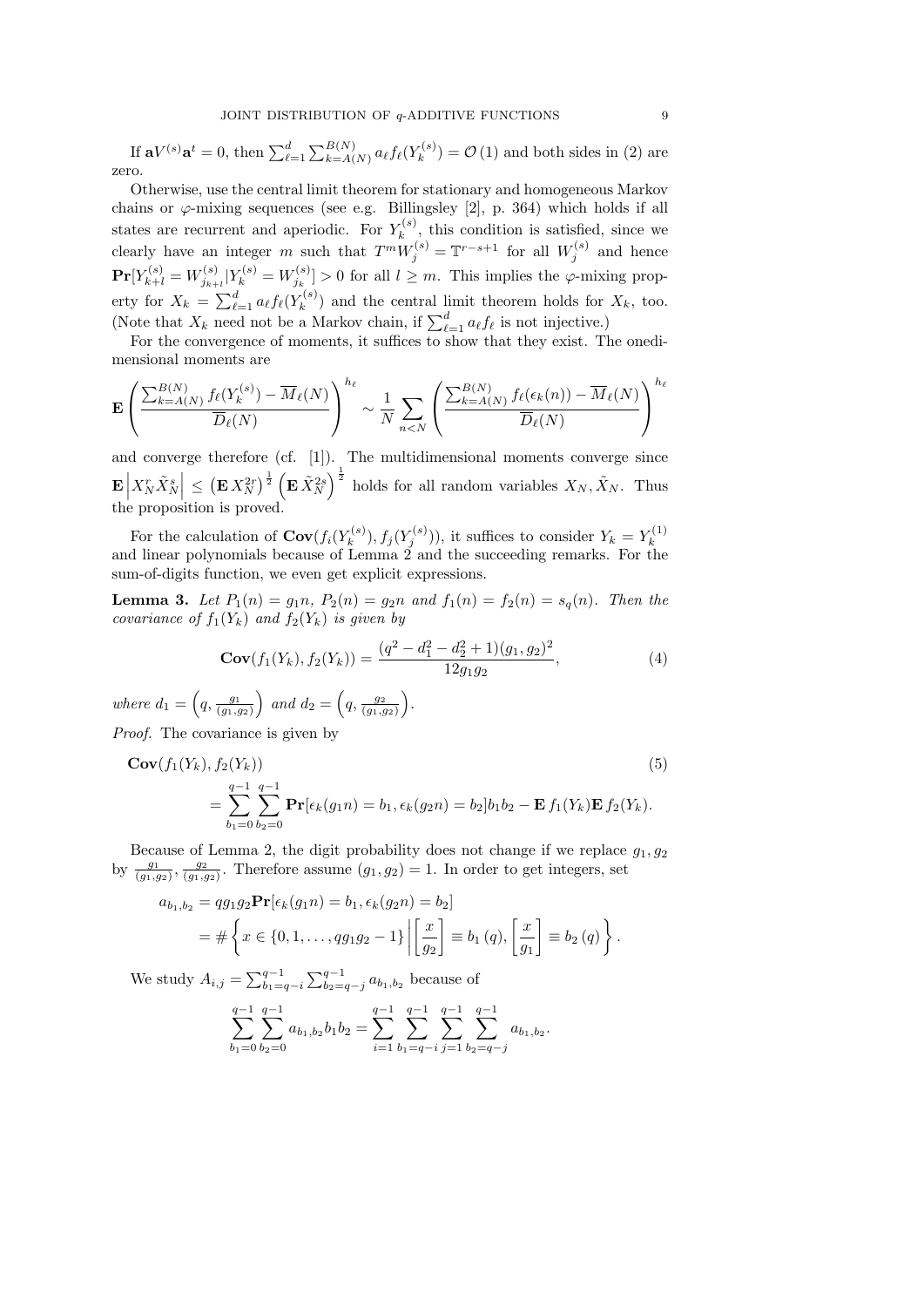For every x in the set corresponding to  $a_{b_1,b_2}$ ,  $(qg_1g_2 - 1 - x)$  is in the set corresponding to  $a_{q-1-b_1,q-1-b_2}$ . Therefore we have  $a_{b_1,b_2} = a_{q-1-b_1,q-1-b_2}$  and

$$
A_{i,j} = \sum_{b_1=0}^{i-1} \sum_{b_2=0}^{j-1} a_{b_1,b_2}
$$
  
=  $\#\{x \in \{0, ..., qg_1g_2 - 1\} \mid x \equiv 0, ..., ig_2 - 1(qg_2), x \equiv 0, ..., jg_1 - 1(qg_1)\}\$ 

Since  $(qg_1, qg_2) = q$ , the system of congruences  $x \equiv x_1 (qg_2)$  and  $x \equiv x_2 (qg_1)$ has no solution x if  $x_1 \neq x_2$  (q) and a unique solution modulo  $qg_1g_2$  for  $x_1 \equiv x_2$  (q). If we denote the representative y' of  $y' \equiv y(q)$  with  $0 \le y' < q$  by  $\overline{y}^{(q)}$ , then

$$
A_{i,j} = ig_2 \frac{jg_1 - \overline{jg_1}^{(q)}}{q} + \overline{jg_1}^{(q)} \frac{ig_2 - \overline{ig_2}^{(q)}}{q} + \min(\overline{ig_2}^{(q)}, \overline{jg_1}^{(q)})
$$
  
= 
$$
\frac{ig_2jg_1}{q} - \frac{\overline{ig_2}^{(q)} \overline{jg_1}^{(q)}}{q} + \min(\overline{ig_2}^{(q)}, \overline{jg_1}^{(q)}).
$$

Hence

$$
\sum_{i=1}^{q-1} \sum_{j=1}^{q-1} A_{i,j} = \frac{q(q-1)^2}{4} g_1 g_2 - \frac{q(q-d_1)(q-d_2)}{4} + d_1 d_2 \sum_{i=1}^{q''-1} \sum_{j=1}^{q'-1} \min(id_2, j d_1),
$$

where  $q' = q/d_1$  and  $q'' = q/d_2$ . We have

$$
\sum_{i=1}^{q''-1} \sum_{j=1}^{q'-1} \min(id_2, jd_1)
$$
\n
$$
= \sum_{i=1}^{q''-1} id_2 \left( q' - 1 - \left[ \frac{id_2}{d_1} \right] \right) + \sum_{j=1}^{q'-1} jd_1 \left( q'' - 1 - \left[ \frac{jd_1}{d_2} \right] \right) + \sum_{i=1}^{\frac{q''}{d_1}-1} id_1 d_2
$$

and

$$
\sum_{i=1}^{q''-1} i \left( q' - 1 - \left[ \frac{id_2}{d_1} \right] \right) = (q' - 1) \sum_{i=1}^{q''-1} i - \frac{d_2}{d_1} \sum_{i=1}^{q''-1} i^2 - \frac{1}{d_1} \sum_{i=1}^{q''-1} \frac{id_2}{id_2} (d_1)_i
$$
  

$$
= \frac{(q' - 1)(q'' - 1)q''}{2} - \frac{q'(q'' - 1)(2q'' - 1)}{6} + \frac{1}{d_1} \sum_{j=0}^{q''-1} \sum_{i=1}^{d_1 - 1} (jd_1 + i) \frac{id_2}{id_2} (d_1)
$$
  

$$
= \frac{q'(q''^2 - 1)}{6} + \frac{q''}{4} \left( -q'' - \frac{q''}{d_1} - d_1 + 3 \right) + \frac{q''}{d_1^2} \sum_{i=1}^{d_1 - 1} \frac{id_2}{id_2} (d_1)_i.
$$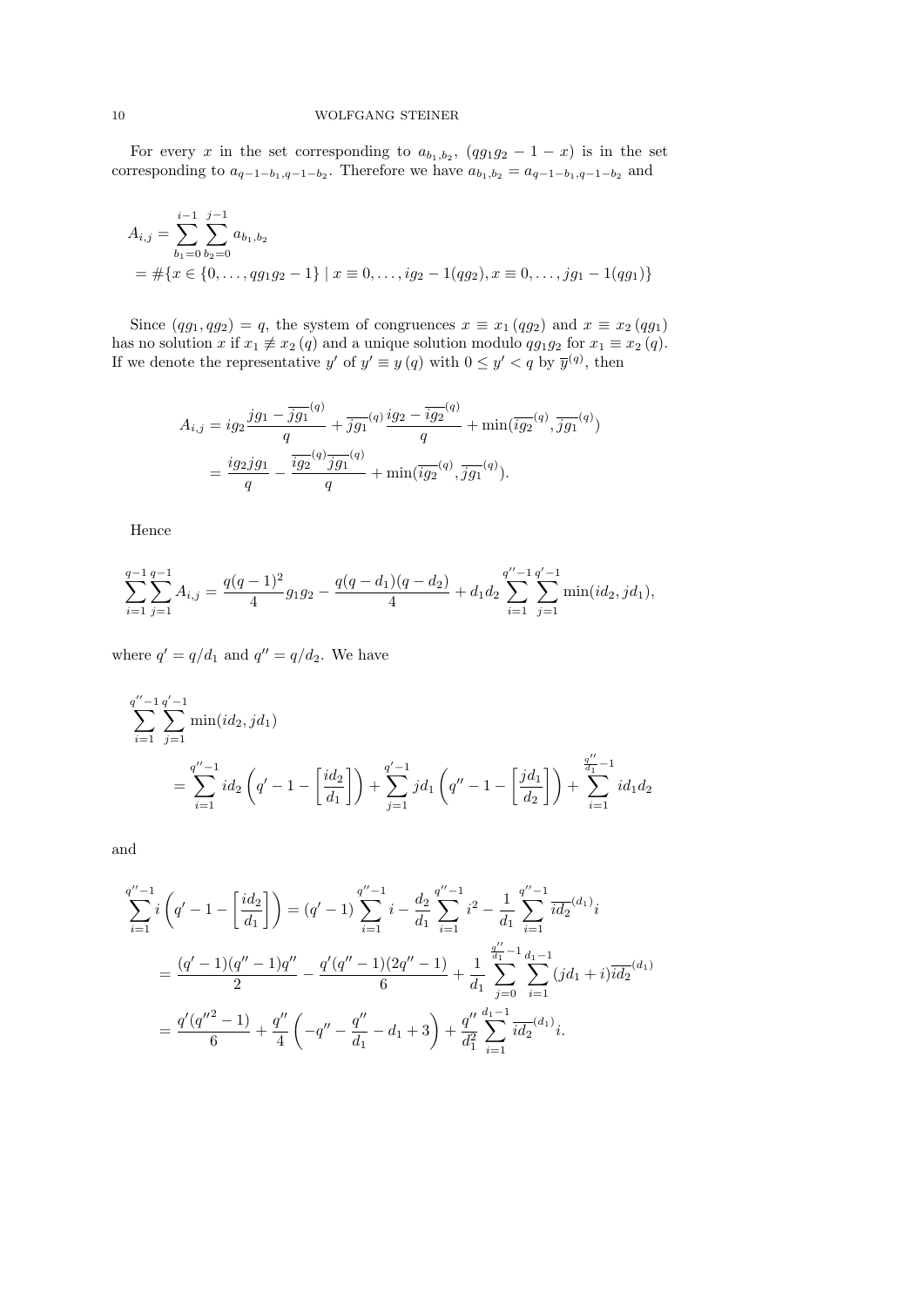With

$$
\frac{d_2}{d_1} \sum_{i=1}^{d_1-1} \overline{id_2}^{(d_1)} i = \frac{d_2}{d_1} \left( \sum_{i=1}^{d_1-1} d_2 i^2 - \sum_{i=\left[\frac{d_1}{d_2}\right]+1}^{\left[\frac{2d_1}{d_2}\right]} d_1 i - \dots - \sum_{i=\left[\frac{(d_2-1)d_1}{d_2}\right]+1}^{\left[\frac{d_1-1}{d_2}d_1 i\right]} (d_2-1)d_1 i \right)
$$
\n
$$
= d_2 \left( \sum_{i=1}^{d_1-1} \frac{d_2}{d_1} i^2 - (d_2-1) \sum_{i=1}^{d_1-1} i + \sum_{i=1}^{\left[\frac{(d_2-1)d_1}{d_2}\right]} i + \dots + \sum_{i=1}^{\left[\frac{d_1}{d_2}\right]} i \right)
$$
\n
$$
= \frac{d_2^2(d_1-1)(2d_1-1)}{6} - \frac{d_2(d_2-1)(d_1-1)d_1}{2}
$$
\n
$$
+ \sum_{j=1}^{d_2-1} \frac{(jd_1 - \overline{jd_1}^{(d_2)} + d_2)(jd_1 - \overline{jd_1}^{(d_2)})}{2d_2}
$$
\n
$$
= \frac{d_1^2 + d_2^2 + 1}{12} + \frac{d_1^2d_2 + d_1d_2^2 - 3d_1d_2}{4} - \frac{d_1}{d_2} \sum_{j=1}^{d_2-1} \overline{jd_1}^{(d_2)} j
$$

we obtain

$$
g_1 g_2 \mathbf{Cov}(f_1(Y_k), f_2(Y_k)) = \frac{1}{q} \sum_{i=1}^{q-1} \sum_{j=1}^{q-1} A_{i,j} - g_1 g_2 \frac{(q-1)^2}{4}
$$
  

$$
= -\frac{(q-d_1)(q-d_2)}{4} + \frac{q^2 - d_2^2}{6} + \frac{-d_1 q - q - d_1^2 d_2 + 3d_1 d_2}{4}
$$
  

$$
+ \frac{d_1^2 + d_2^2 + 1}{12} + \frac{d_1^2 d_2 + d_1 d_2^2 - 3d_1 d_2}{4}
$$
  

$$
+ \frac{q^2 - d_1^2}{6} + \frac{-d_2 q - q - d_1 d_2^2 + 3d_1 d_2}{4} + \frac{q - d_1 d_2}{2}
$$
  

$$
= \frac{q^2 - d_1^2 - d_2^2 + 1}{12}
$$

and the lemma is proved.

Clearly we have

$$
\mathbf{Pr}[\epsilon_k(g_1 n) = b_1, \epsilon_k(g_2 n) = b_2] = \frac{A_{b_i+1,b_j+1} - A_{b_i,b_j+1} - A_{b_i+1,b_j} + A_{b_i,b_j}}{q g_1 g_2}
$$

for  $(g_1, g_2) = 1$ . Thus

$$
\Pr[\epsilon_k(g_1 n) = b_1, \epsilon_k(g_2 n) = b_2] = \pi_{b_1, b_2, g_1, g_2}
$$

first for  $(g_1, g_2) = 1$ , and, with Lemma 2, for general  $g_1, g_2$ . With the remarks succeeding Theorem 4, we get

$$
v_{i,j}^{(s)} = \begin{cases} C_{i,j} \left( \frac{g_{r_i}^{(i)}}{(g_{r_i}^{(i)}, g_{r_j}^{(j)})}, \frac{g_{r_j}^{(j)}}{(g_{r_i}^{(i)}, g_{r_j}^{(j)})} \right) & \text{if } g_{r_j}^{(j)} P_i^{(s)}(n) = g_{r_i}^{(i)} P_j^{(s)}(n) \\ 0 & \text{else.} \end{cases}
$$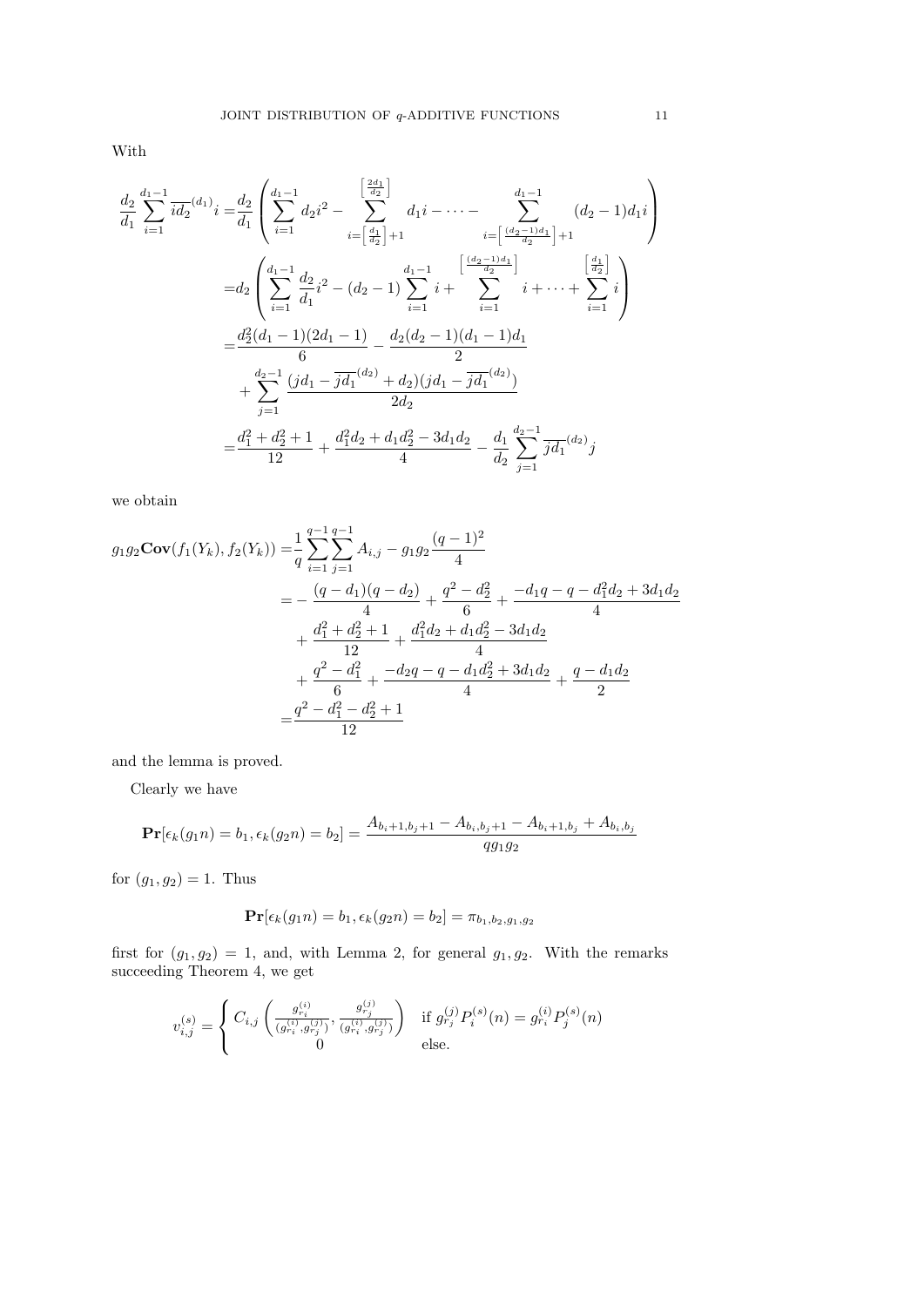For  $q_1 = \tilde{q}^{s_1}$  and  $q_2 = \tilde{q}^{s_2}$ ,  $f_1(n) = s_{q_1}(n)$  and  $f_2(n) = s_{q_2}(n)$  are strongly q-additive functions with  $q = q_1^{s_2} = q_2^{s_1}$ . Then, for  $P_1(n) = P_2(n) = n$ ,  $(Y_k)_{k \geq 0}$  is clearly a sequence of independent random variables and

$$
f_1(Y_k) = X_0 + \tilde{q}X_1 + \dots + \tilde{q}^{s_1 - 1}X_{s_1 - 1} + X_{s_1} + \dots + \tilde{q}^{s_1 - 1}X_{2s_1 - 1} + \dots + \tilde{q}^{s_1 - 1}X_{s_1 s_2 - 1},
$$
  

$$
f_2(Y_k) = X_0 + \tilde{q}X_1 + \dots + \tilde{q}^{s_2 - 1}X_{s_2 - 1} + X_{s_2} + \dots + \tilde{q}^{s_2 - 1}X_{2s_2 - 1} + \dots + \tilde{q}^{s_2 - 1}X_{s_1 s_2 - 1},
$$

where  $(X_j)_{0\leq j\leq s_1s_2-1}$  is a sequence of identically distributed independent random variables on  $\{0, 1, \ldots, \tilde{q} - 1\}.$ 

Hence we have

$$
\mathbf{Cov}(f_1(Y_k), f_2(Y_k)) = \sum_{j=0}^{s_1 s_2 - 1} c_j \mathbf{Var} X_j,
$$

where  $c_j$  runs through  $\{\tilde{q}^{ab} : 0 \le a \le s_1 - 1, 0 \le b \le s_2 - 1\}$  because of  $(s_1, s_2) = 1$ . This implies

$$
\mathbf{Cov}(f_1(Y_k), f_2(Y_k)) = \frac{\tilde{q}^2 - 1}{12} \left(1 + \tilde{q} + \dots + \tilde{q}^{s_1 - 1}\right) \left(1 + \tilde{q} + \dots + \tilde{q}^{s_2 - 1}\right)
$$
  
= 
$$
\frac{(\tilde{q} + 1)(\tilde{q}^{s_1} - 1)(\tilde{q}^{s_2} - 1)}{12(\tilde{q} - 1)}.
$$

With  $\sigma_1^2 = \text{Var } f_1(Y_k) = s_2(q_1^2 - 1)/12$  and  $\sigma_2^2 = \text{Var } f_2(Y_k) = s_1(q_2^2 - 1)/12$ , we get for the normalized covariance

$$
\frac{\mathbf{Cov}(f_1(Y_k), f_2(Y_k))}{\sigma_1 \sigma_2} = \frac{\tilde{q} + 1}{\tilde{q} - 1} \frac{(q_1 - 1)(q_2 - 1)}{\sqrt{s_1 s_2 (q_1^2 - 1)(q_2^2 - 1)}}.
$$

#### 2.3. Comparison of moments.

It remains to compare the moments of  $f_{\ell}(P_{\ell}(n))$  to those in (3). We need the following proposition (cf. Proposition 1).

**Proposition 3.** Let  $P_{\ell}(x)$ ,  $1 \leq \ell \leq d$ , be integer polynomials with positive leading terms,  $\lambda > 0$  an arbitrary constant and  $h_{\ell}$ ,  $1 \leq \ell \leq d$ , non-negative integers. Then for integers

$$
(\log N)^{\eta} \le k_1^{(\ell)} < k_2^{(\ell)} < \dots < k_{h_\ell}^{(\ell)} \le \log_q N^{r_\ell} - (\log N)^{\eta} \quad (1 \le \ell \le d)
$$

(with some  $\eta > 0$ ) which satisfy

$$
k_j^{(\ell)} \notin \left( \log_q N^s - (\log N)^\eta, \log_q N^s + (\log N)^\eta \right)
$$

for all  $1 \leq s \leq r_{\ell} - 1$ , we have uniformly, as  $N \to \infty$ ,

$$
\frac{1}{N} \# \left\{ n < N \left| \epsilon_{k_j^{(\ell)}}(P_\ell(n)) = b_j^{(\ell)}, 1 \le j \le h_\ell, 1 \le \ell \le d \right. \right\}
$$
\n
$$
= \prod_{s=1}^r p_{k_1^{(1)}, \dots, k_{h_d}^{(d)}, b_1^{(1)}, \dots, b_{h_d}^{(d)}}^{(s)} + \mathcal{O}\left( (\log N)^{-\lambda} \right)
$$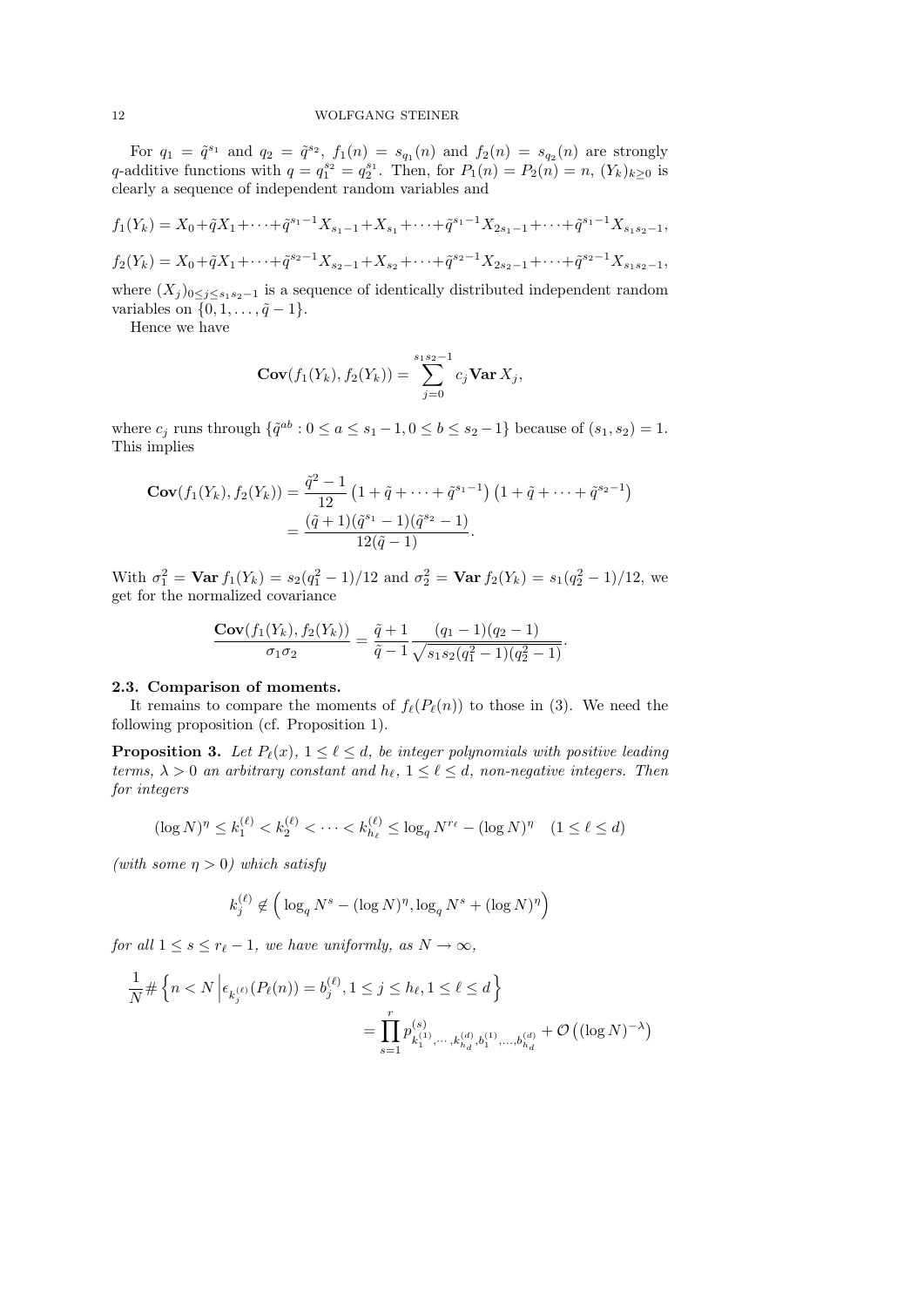and

$$
\frac{1}{\pi(N)} \# \left\{ p < N \left| \epsilon_{k_j^{(\ell)}}(P_\ell(n)) = b_j^{(\ell)}, 1 \le j \le h_\ell, 1 \le \ell \le d \right. \right\}
$$
\n
$$
= \prod_{s=1}^r p_{k_1^{(1)}, \dots, k_{h_d}^{(d)}, b_1^{(1)}, \dots, b_{h_d}^{(d)}}^{(s)} + \mathcal{O}\left( (\log N)^{-\lambda} \right)
$$

with

$$
p_{k_1^{(1)}, \cdots, k_{h_d}^{(d)}, b_1^{(1)}, \ldots, b_{h_d}^{(d)}}^{(s)} = \left\{ \begin{matrix} \Pr\left[Y_{k_j^{(\ell)}}^{(s)} \subseteq S_{b_j^{(\ell)}, \ell}^{(s)} \textit{ for all } (j, \ell) \in K_s \right] & \textit{if } K_s \neq \emptyset \\ 1 & 1 & \textit{else,} \end{matrix} \right.
$$

where

$$
K_s = \left\{ (j, \ell) \, \Big| k_j^{(\ell)} \in \left[ \log_q N^{s-1} + (\log N)^{\eta}, \log_q N^s - (\log N)^{\eta} \right] \right\}.
$$

*Proof.* We follow the proofs of Lemma 5 in [1] and Proposition 1 in [3]. Let  $\psi_{b,q,\Delta}(x)$ be defined by

$$
\psi_{b,q,\Delta}(x) = \frac{1}{\Delta} \int_{-\Delta/2}^{\Delta/2} \mathbf{1}_{[b/q,(b+1)/q)}(\{x+z\})dz.
$$

Its Fourier series  $\sum_{m\in\mathbb{Z}}d_{m,b,q,\Delta}e(mx)$  is given by  $d_{m,0,q,\Delta}=\frac{1}{q}$  and

$$
d_{m,b,q,\Delta} = \frac{e\left(-\frac{mb}{q}\right) - e\left(-\frac{m(b+1)}{q}\right)}{2\pi im} \frac{e\left(\frac{m\Delta}{2}\right) - e\left(-\frac{m\Delta}{2}\right)}{2\pi im\Delta} \text{ for } m \neq 0.
$$

Clearly we have

$$
\psi_{b,q,\Delta}(x) = \begin{cases} 1 & \text{if } x \in \left[\frac{b}{q} + \Delta, \frac{b+1}{q} - \Delta\right], \\ 0 & \text{if } x \in [0,1] \setminus \left[\frac{b}{q} - \Delta, \frac{b+1}{q} + \Delta\right]. \end{cases}
$$

If we set

$$
t(y_1,\ldots,y_d)=\prod_{\ell=1}^d\prod_{j=1}^{h_\ell}\psi_{b_j^{(\ell)},q_\ell,\Delta}\left(\frac{y_\ell}{q_\ell^{(s)+1}}\right),\,
$$

then we get for  $\Delta < 1/(2q)$ 

$$
\left| \#\left\{n < N \left| \epsilon_{k_j^{(\ell)}}(P_\ell(n)) = b_j^{(\ell)}, 1 \leq j \leq h_\ell, 1 \leq \ell \leq d \right.\right\} - \sum_{n < N} t(P_1(n), \dots, P_d(n)) \right|
$$
\n
$$
\leq \sum_{\ell=1}^d \sum_{j=1}^{h_\ell} \#\left\{n < N \left| \left\{ \frac{P_\ell(n)}{a_\ell^{(\ell)} + 1} \right\} \in U_{b_j^{(\ell)}, q_\ell, \Delta} \right\} \ll \Delta N + N(\log N)^{-\lambda}
$$

with  $U_{b,q,\Delta} = [0,\Delta] \cup \bigcup^{q-1}$  $_{b=1}$  $\left[\frac{b}{q}-\Delta,\frac{b}{q}+\Delta\right] \cup [1-\Delta,1]$  and Lemma 4 of [1]. For primes, we get a similar statement.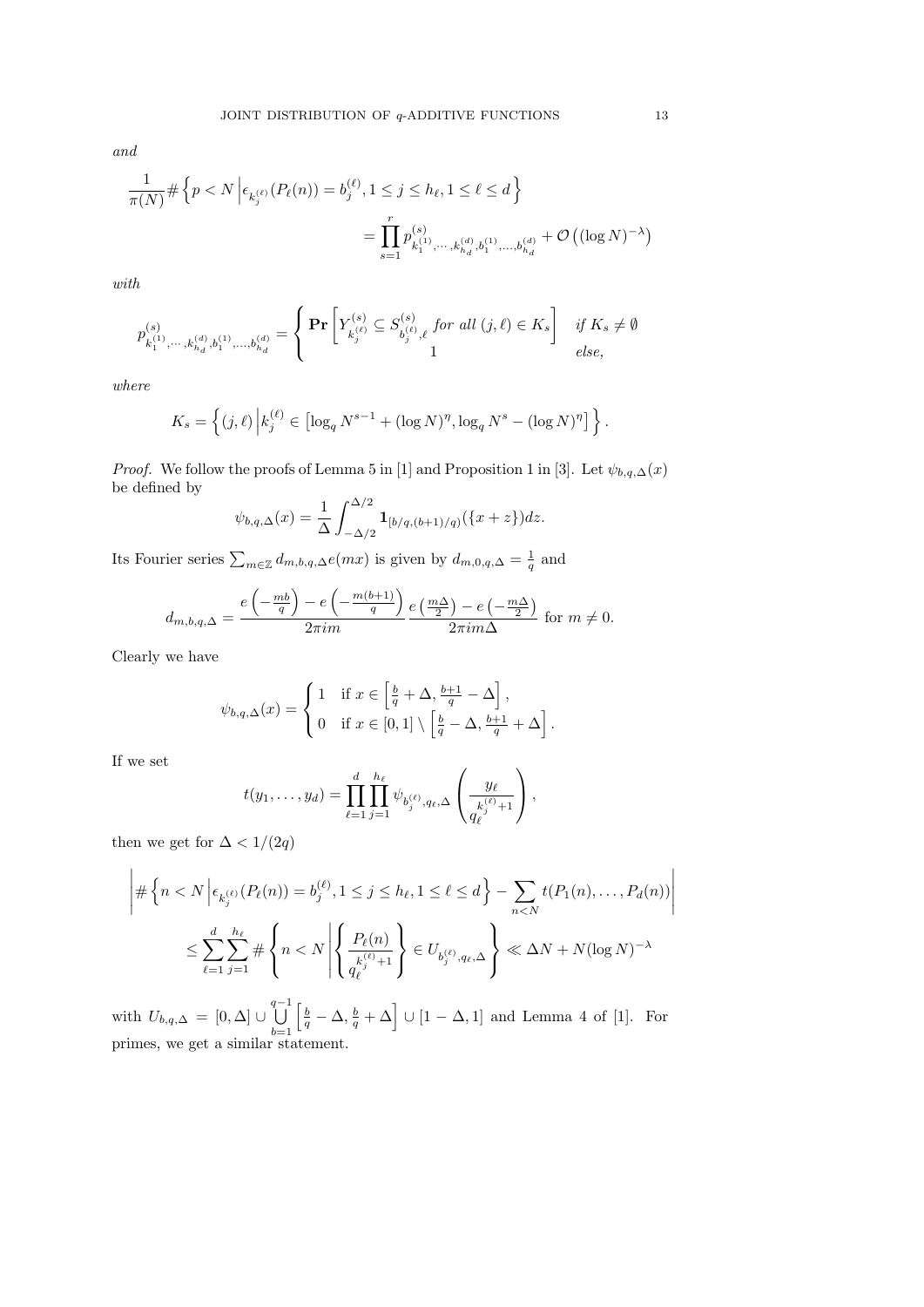Hence we have to consider the sums

$$
\Sigma = \sum_{n < N} t(P_1(n), \dots, P_d(n)) = \sum_{\mathbf{M} \in \mathcal{M}} T_{\mathbf{M}} \sum_{n < N} e(\mathbf{m}_1 \cdot \mathbf{v}_1 P_1(n) + \dots + \mathbf{m}_d \cdot \mathbf{v}_d P_d(n)),
$$

where M is the set of all  $(\mathbf{m}_1, \ldots, \mathbf{m}_d)$  with integer vectors  $\mathbf{m}_\ell = (m_1^{(\ell)}, \ldots, m_{h_\ell}^{(\ell)})$  $\binom{k}{h_{\ell}},$ 

$$
T_{\mathbf{M}} = \prod_{\ell=1}^{d} \prod_{j=1}^{h_{\ell}} d_{m_{j}^{(\ell)}, b_{j}^{(\ell)}, q, \Delta}
$$

and  $\mathbf{v}_{\ell} = \left( q_{\ell}^{-k_1^{(\ell)}-1}, \ldots, q_{\ell}^{-k_{h_{\ell}}^{(\ell)}-1} \right)$  $\ell$ .

First of all, set  $\Delta = (\log N)^{-\delta}$  with an arbitrary (but fixed) constant  $\delta > 0$ . Then we can restrict to those **M** for which  $|m_j^{(\ell)}| < (\log N)^{2\delta}$  for all j,  $\ell$  because of

$$
\sum_{\exists \ell, j : |m_j^{(\ell)}| \ge (\log N)^{2\delta}} |T_{\mathbf{M}}| \ll \left(\sum_{m = [(\log N)^{2\delta}]}^{\infty} \frac{1}{\Delta m^2} \right) \left(\sum_{m=0}^{\infty} \min\left(1, \frac{1}{m}, \frac{1}{\Delta m^2}\right)\right)^{h-1} \ll \frac{1}{\Delta} (\log N)^{-\delta} \left(\log \frac{1}{\Delta}\right)^{h-1} \ll (\log N)^{-\delta/2},
$$

where  $h = h_1 + \cdots + h_d$ . Furthermore, it is sufficient to consider just the case where  $m_j^{(\ell)} \neq 0$  for all j,  $\ell$ . (Otherwise, just reduce  $h_\ell$  to a smaller value.) Set

$$
Q_{\mathbf{M}}(n) = \mathbf{m}_1 \cdot \mathbf{v}_1 P_1(n) + \cdots + \mathbf{m}_d \cdot \mathbf{v}_d P_d(n).
$$

We have to check whether  $Q_M(n)$  has degree r and satisfies the conditions of Lemmata 1 and 2 of [1] saying that

$$
\frac{1}{N} \sum_{n < N} e(P(n)) = \mathcal{O}\left((\log N)^{-\tau_0}\right),
$$
\n
$$
\frac{1}{\pi(N)} \sum_{p < N} e(P(p)) = \mathcal{O}\left((\log N)^{-\tau_0}\right),
$$

as  $N \to \infty$ , hold if the the leading coefficient of  $P(n)$  is  $\frac{A}{H}$  with  $(A, H) = 1$  and

$$
(\log N)^{\tau} < H < N^r (\log N)^{-\tau} \tag{6}
$$

for some  $\tau$  (depending on  $\tau_0$ ).

The coefficient of  $n^r$  is, if we set  $k_{\text{max}} = \max_{\ell} k_{h_{\ell}}^{(\ell)}$  $\frac{\kappa}{h_{\ell}}$ ,

$$
\frac{A_{\mathbf{M}}}{H_{\mathbf{M}}} = \sum_{(j,\ell)\in K_r} \frac{g_r^{(\ell)} m_j^{(\ell)} q^{k_{\max} - k_j^{(\ell)}}}{q^{k_{\max}}} + \sum_{(j,\ell)\notin K_r} \frac{g_r^{(\ell)} m_j^{(\ell)} q^{k_{\max} - k_j^{(\ell)}}}{q^{k_{\max}}} \tag{7}
$$

with  $(A_{\mathbf{M}}, H_{\mathbf{M}}) = 1$ . If  $A_{\mathbf{M}} \neq 0$ , then (6) is satisfied. If  $A_{\mathbf{M}} = 0$ , assume  $k_{\text{max}} \in K_r$ . Then we obtain

$$
\sum_{(j,\ell)\in K_r} g_r^{(\ell)} m_j^{(\ell)} q^{k_{\max} - k_j^{(\ell)}} \equiv 0 \left( q^{k_{\max} - (\log_q N^{r-1} - (\log N)^{\eta})} \right).
$$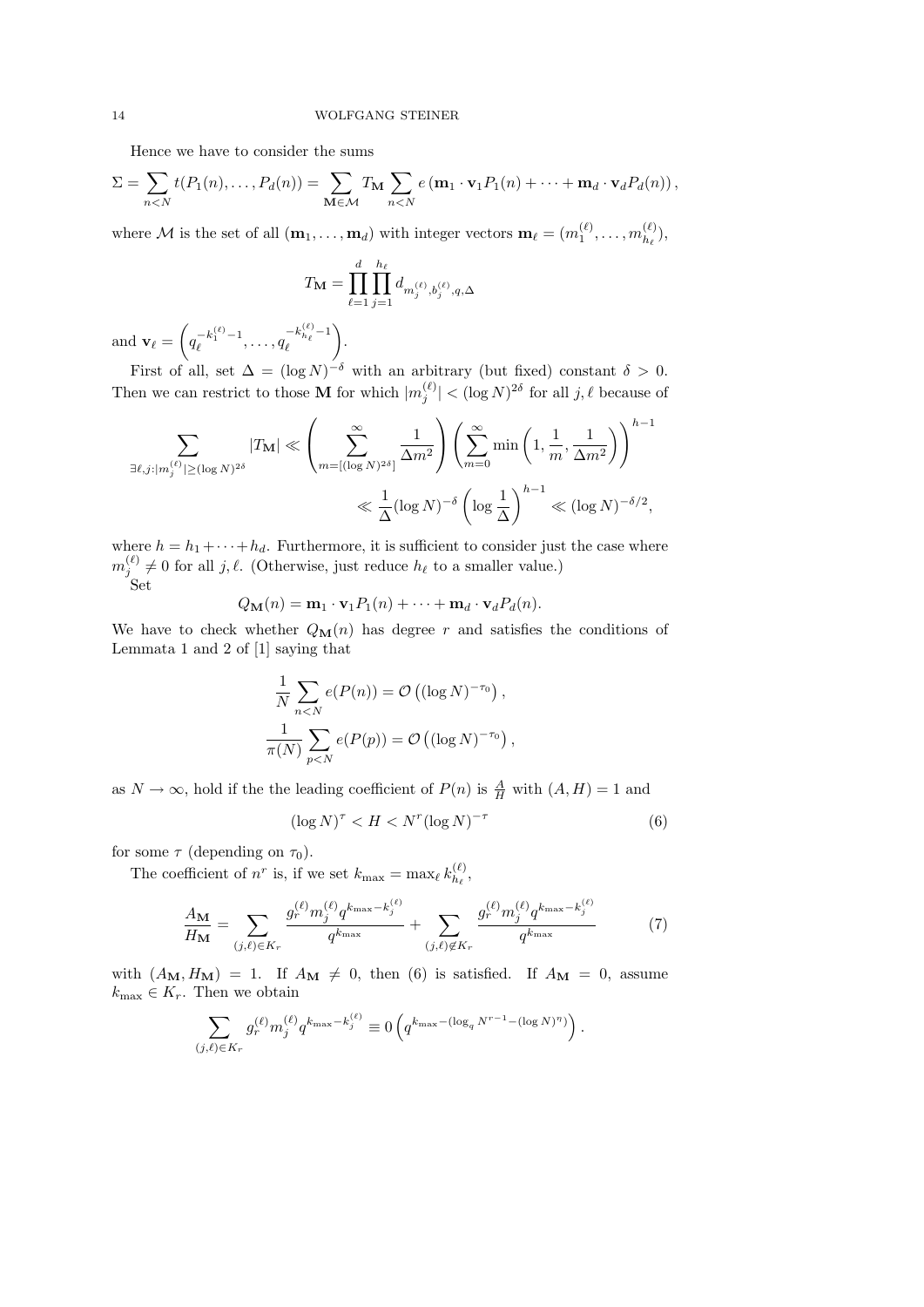Because of  $|m_j^{(\ell)}| < (\log N)^{2\delta}$ , this implies  $\sum_{(j,\ell) \in K_r} g_r^{(\ell)} m_j^{(\ell)} q^{k_{\max} - k_j^{(\ell)}} = 0$ . Hence  $A_{\mathbf{M}} = 0$  if and only if both sums in (7) are zero and we have

$$
\frac{1}{N} \# \left\{ n < N \left| \epsilon_{k_j^{(\ell)}}(P_\ell(n)) = b_j^{(\ell)}, 1 \le j \le h_\ell, 1 \le \ell \le d \right. \right\}
$$
\n
$$
= \frac{1}{N} \# \left\{ n < N \left| \epsilon_{k_j^{(\ell)}}(P_\ell(n)) = b_j^{(\ell)}, (j, \ell) \in K_r \right. \right\}
$$
\n
$$
\times \frac{1}{N} \# \left\{ n < N \left| \epsilon_{k_j^{(\ell)}}(P_\ell(n)) = b_j^{(\ell)}, (j, \ell) \notin K_r \right. \right\} + \mathcal{O}\left( (\log N)^{-\lambda} \right).
$$

Now we can repeat the arguments for  $(j, \ell) \in K_{r-1}$  and get inductively

$$
\frac{1}{N} \# \left\{ n < N \left| \epsilon_{k_j^{(\ell)}}(P_\ell(n)) = b_j^{(\ell)}, 1 \le j \le h_\ell, 1 \le \ell \le d \right. \right\}
$$
\n
$$
= \prod_{s=1}^r \frac{1}{N} \# \left\{ n < N \left| \epsilon_{k_j^{(\ell)}}(P_\ell(n)) = b_j^{(\ell)}, (j, \ell) \in K_s \right. \right\} + \mathcal{O}\left( (\log N)^{-\lambda} \right).
$$

Hence we may assume from now on that all  $k_j^{(\ell)}$  are contained in one set  $K_s$  for some  $s \leq r$ .

If the degree of  $Q_{\mathbf{M}}(n)$  is smaller than s, we have

$$
|Q_{\mathbf{M}}(n)| \ll \frac{(\log N)^{2\delta}N^{s-1}}{q^{\log_q N^{s-1} + (\log N)^{\eta}}} = \frac{(\log N)^{2\delta}}{q^{(\log N)^{\eta}}}
$$

for all  $n < N$  and, with  $e(y) = 1 + \mathcal{O}(y)$ ,

$$
\sum_{\left|m_j^{(\ell)}\right| < (\log N)^{2\delta}, \deg(Q_{\mathbf{M}}(n)) < s} T_{\mathbf{M}}\left(\sum_{n < N} e(Q_{\mathbf{M}}(n)) - N\right) \ll \frac{N(\log N)^{2\delta(h+1)}}{q^{(\log N)^{\eta}}}.
$$

Thus we can treat these  $Q_{\mathbf{M}}(n)$  as if they were the zero polynomial and it suffices to regard the polynomials  $P_{\ell}^{(s)}$  $\ell^{(s)}(n)$  and

$$
Q_{\mathbf{M}}^{(s)}(n) = \mathbf{m}_1 \cdot \mathbf{v}_1 P_1^{(s)}(n) + \cdots + \mathbf{m}_d \cdot \mathbf{v}_d P_d^{(s)}(n).
$$

(6) is satisfied if and only if  $Q_{\mathbf{M}}^{(s)}(n) \neq 0$  and we obtain

$$
\Sigma = N \sum_{\mathbf{M} \in \mathcal{M}: Q_{\mathbf{M}}^{(s)}(n) \equiv 0} T_{\mathbf{M}} + \mathcal{O}\left(N(\log N)^{-\tau_0} \sum_{\mathbf{M} \in \mathcal{M}: |m_j^{(\ell)}| < (\log N)^{2\delta}, Q_{\mathbf{M}}^{(s)}(n) \neq 0} |T_{\mathbf{M}}|\right) + \mathcal{O}\left(N(\log N)^{-\delta/2}\right) + \mathcal{O}\left(N(\log N)^{-\lambda}\right).
$$

Since the main term  $\sum_{\mathbf{M}\in\mathcal{M}: Q_{\mathbf{M}}^{(s)}(n)\equiv 0} T_{\mathbf{M}}$  depends on  $\Delta$ , we have to replace  $T_{\mathbf{M}}$ by

$$
T'_{\mathbf{M}} = \prod_{\ell=1}^d \prod_{j=1}^{h_\ell} c_{m_j^{(\ell)}, b_j^{(\ell)}, q}.
$$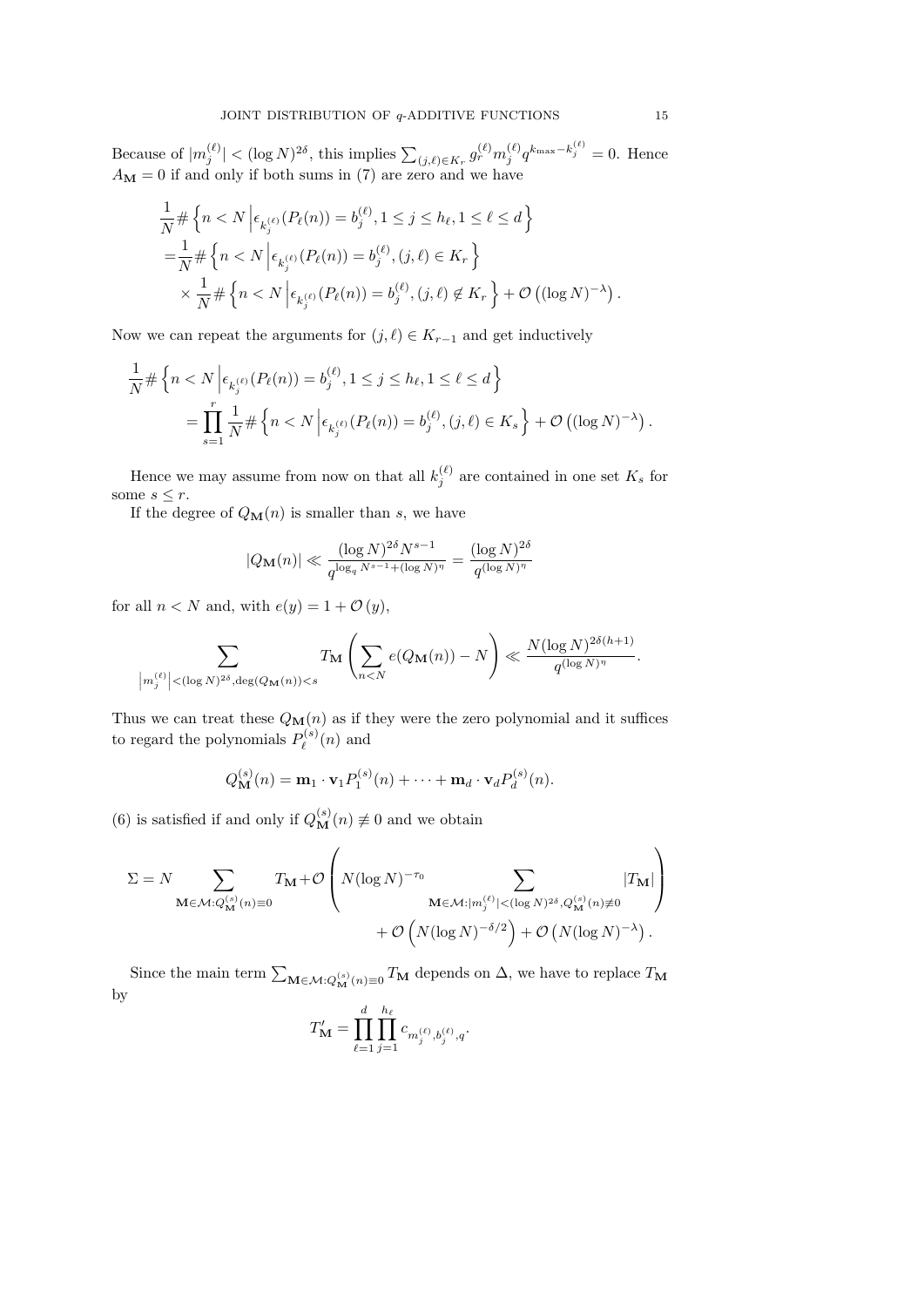### 16 WOLFGANG STEINER

Hence we have to estimate the difference  $\sum_{\mathbf{M}\in\mathcal{M}:Q_{\mathbf{M}}(n)\equiv 0}(T_{\mathbf{M}}-T_{\mathbf{M}}')$ .

We clearly have

$$
d_{m_{j}^{\left(\ell\right)},b_{j}^{\left(\ell\right)},q,\Delta}=c_{m_{j}^{\left(\ell\right)},b_{j}^{\left(\ell\right)},q}\left(1+\mathcal{O}\left(m_{j}^{\left(\ell\right)}\Delta\right)\right)
$$

as  $\Delta \rightarrow 0$  and therefore

$$
T_{\mathbf{M}} = T'_{\mathbf{M}} \left( 1 + \mathcal{O} \left( \max_{j,\ell} m_j^{(\ell)} \Delta \right) \right). \tag{8}
$$

First assume  $|m_j^{(\ell)}| < (\log N)^{\delta/2}$  for all j,  $\ell$ . From (8) and  $c_{m_j^{(\ell)},b_j^{(\ell)},q} \le \min\left(1,\frac{1}{m_j^{(\ell)}}\right)$  $m_j^{(\ell)}$  $\bigg),$ we obtain

$$
\sum_{\mathbf{M}\in\mathcal{M}:|m_j^{(\ell)}|<(\log N)^{\delta/2}}|T_{\mathbf{M}}-T_{\mathbf{M}}'| \ll \sum_{\mathbf{M}\in\mathcal{M}:|m_j^{(\ell)}|<(\log N)^{\delta/2}}|T_{\mathbf{M}}'|(\log N)^{-\delta/2}
$$

$$
\ll \left(\sum_{m=1}^{[(\log N)^{\delta/2}]} \frac{1}{m}\right)^h (\log N)^{-\delta/2} \le \frac{(\log(\log N)^{\delta/2})^h}{(\log N)^{\delta/2}} \ll (\log N)^{-\delta/3}
$$

It remains to estimate the  $T_{\mathbf{M}}$  and  $T'_{\mathbf{M}}$  with  $|m_j^{(\ell)}| > (\log N)^{\delta/2}$  for some  $j, \ell$ which satisfy the equation  $Q_{\mathbf{M}}^{(s)}(n) \equiv 0$ , i.e.

$$
\sum_{j,\ell} g_r^{(\ell)} q^{k_{\max} - k_j^{(\ell)}} m_j^{(\ell)} = 0.
$$

By Lemma 14 of [4], we get

$$
\sum_{\mathbf{M}\in\mathcal{M}: Q_{\mathbf{M}}^{(s)}(n)\equiv 0, |m_j^{(\ell)}|\geq (\log N)^{\delta/2}\text{ for some }j,\ell}T'_{\mathbf{M}}\ll \left(\log N\right)^{-\frac{\delta}{2(h-1)^2}}
$$

and the same estimate for  $T_M$ . Note that this lemma is stated for a linear equation where one of the coefficients is 1, but the proof can be easily adapted for general linear equations.

Hence

$$
\sum_{\mathbf{M}\in \mathcal{M}: Q_{\mathbf{M}}^{(s)}(n)\equiv 0}T_{\mathbf{M}}=\tilde{p}^{(s)}_{k_{1}^{(1)},\ldots,k_{h_{d}}^{(d)},b_{1}^{(1)},\ldots,b_{h_{d}}^{(d)}}+\mathcal{O}\left(\left(\log N\right)^{-\frac{\delta}{2(h-1)^{2}}}\right),
$$

where

$$
\tilde{p}^{(s)}_{k_{1}^{(1)},\ldots,k_{h_{d}}^{(d)},b_{1}^{(1)},\ldots,b_{h_{d}}^{(d)}}=\sum_{\mathbf{M}\in\mathcal{M}:Q_{\mathbf{M}}^{(s)}(n)\equiv 0}T_{\mathbf{M}}^{\prime}
$$

and we get

$$
\Sigma = N \tilde{p}_{k_1^{(1)},...,k_{h_d}^{(d)},b_1^{(1)},...,b_{h_d}^{(d)}}^{(s)} + \mathcal{O}\left((\log N)^{-\lambda}\right),
$$

for  $\delta = 2(h-1)^2 \lambda$  and  $\tau_0 > \lambda$ .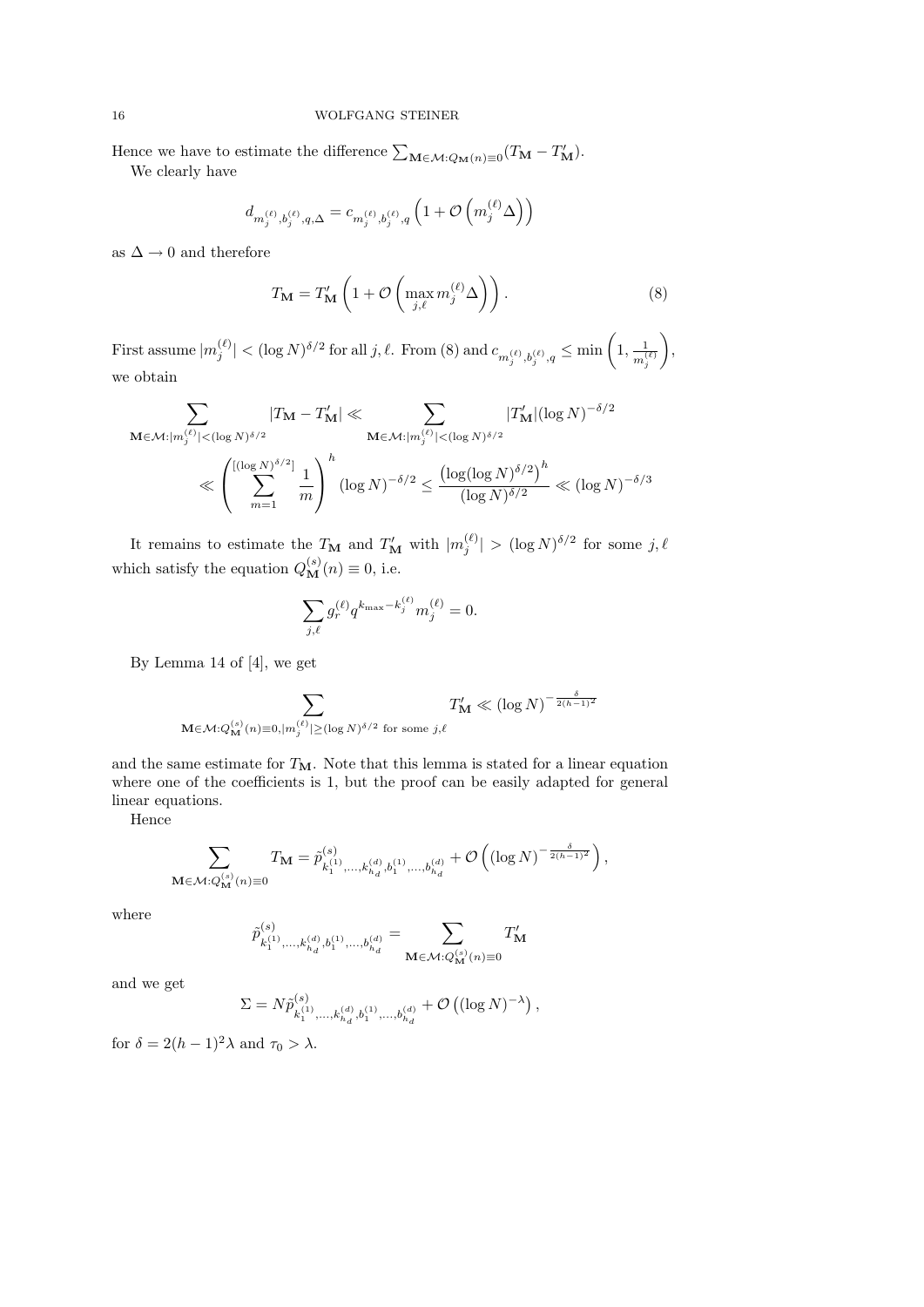It remains to prove that the  $\tilde{p}_{i}^{(s)}$  $k_1^{(1)}, \cdots, k_{h_d}^{(d)}, b_1^{(1)}, \ldots, b_{h_d}^{(d)}$ are the probabilities defined by the Markov chain.

We have

$$
\begin{aligned} \Big\{n< N\,\Big|\epsilon_{k^{(\ell)}_j}\big(P^{(s)}_{\ell}(n)\big) &= b^{(\ell)}_j \text{ for all } (j,l)\in K_s\,\Big\}\\ &= \Bigg\{n< N\, \Bigg|\mathbf{w}^{(s)}_{k_{\max}}(n)\in \bigcap_{(j,\ell)\in K_s} T^{k^{(\ell)}_j-k_{\max}} S^{(s)}_{b^{(\ell)}_j,\ell}\Bigg\} \end{aligned}
$$

and this intersection consists of a finite number of convex sets, which can be arbitrarily well approximated by elementary rectangles

$$
\prod_{i=s}^r \left[ \sum_{j=1}^{J_i} \tilde{b}_j^{(i)} q^{-j}, \sum_{j=1}^{J_i} \tilde{b}_j^{(i)} q^{-j} + q^{-J_i} \right).
$$

By Proposition 1, we get

$$
\frac{1}{N} \# \left\{ n < N \, \middle| \, \mathbf{w}_{k_{\max}}^{(s)}(n) \in \prod_{i=s}^{r} \left[ \sum_{j=1}^{J_i} \tilde{b}_j^{(i)} q^{-j}, \sum_{j=1}^{J_i} \tilde{b}_j^{(i)} q^{-j} + q^{-J_i} \right] \right\} \\
= \frac{1}{N} \# \left\{ n < N \, \middle| \, \epsilon_{k_{\max}-j+1}(n^i) = \tilde{b}_j^{(i)}, 1 \leq j \leq J_i, s \leq i \leq r \right\} \to \frac{1}{q^{J_s} \dots q^{J_r}},
$$

if  $k_{\max} \leq \log N - (\log N)^{\eta}$  and  $J_i \leq k_{\max} - (\log N)^{\eta}$ . This means that the density in each of this rectangles converges to its Lebesgue measure. Since we do not change  $\bigcap_{j,\ell} T^{k_j^{(\ell)}-k_{\max}}S_{h^{(\ell)}}^{(s)}$  $b_j^{(s)}_{j,\ell}$ , if we shift all  $k_j^{(\ell)}$  and increase N, the  $J_i$  can be arbitrarily large. Therefore  $\tilde{p}_{i}^{(s)}$  $k_1^{(1)}, \cdots, k_{h_d}^{(d)}, b_1^{(1)}, \ldots, b_{h_d}^{(d)}$ must be its Lebesgue measure, which is just  $p_{\tau(1)}^{(s)}$ .

 $k_1^{(1)}, \cdots, k_{h_d}^{(d)}, b_1^{(1)}, \ldots, b_{h_d}^{(d)}$ This also implies Lemma 2  $(d = 2, h_1 = h_2 = 1)$ .

Proposition 3 shows that we have to replace  $f_{\ell}$  by  $\overline{f}_{\ell}^{(N^{r_{\ell}})}$  $\begin{pmatrix} 1 & 1 \\ 1 & 1 \end{pmatrix}$ 

$$
\overline{f}_{\ell}^{(N^{r_{\ell}})}(P_{\ell}(n)) = \sum_{s=1}^{r_{\ell}} \sum_{k=(s-1)\log_q N + A(N)}^{(s-1)\log_q N + B(N)} f_{\ell}(\epsilon_k(P_{\ell}(n))).
$$

Note that  $\overline{f}_{\ell}^{(N^{r_{\ell}})}$  $\mathcal{F}^{(N^{\ell})}_{\ell}(P_{\ell}(n)) = f_{\ell}(P_{\ell}(n)) + \mathcal{O}((\log N)^{\eta}).$  Similarly define  $\overline{M}_{\ell}(N^{r_{\ell}})$  and  $\overline{D}_{\ell}(N^{r_{\ell}})$  by taking the sum only over these k. Note that these definitions are slightly different from those in [3,4] (and [1], where  $\overline{f}$  is denoted by  $f_1$ ).

Corollary 3. We have

$$
\frac{1}{N} \sum_{n < N} \prod_{\ell=1}^{d} \left( \frac{\overline{f}_{\ell}^{(N^{r_{\ell}})}(P_{\ell}(n)) - \overline{M}_{\ell}(N^{r_{\ell}})}{\overline{D}_{\ell}(N^{r_{\ell}})} \right)^{h_{\ell}} - \mathbf{E} \prod_{\ell=1}^{d} \left( \frac{\sum_{s=1}^{r_{\ell}} \sum_{s=1}^{(s-1) \log_{q} N + B(N)} f_{\ell} \left(Y_{k}^{(s)}\right) - \overline{M}_{\ell}(N^{r_{\ell}})}{\overline{D}_{\ell}(N^{r_{\ell}})} \right)^{h_{\ell}} \to 0
$$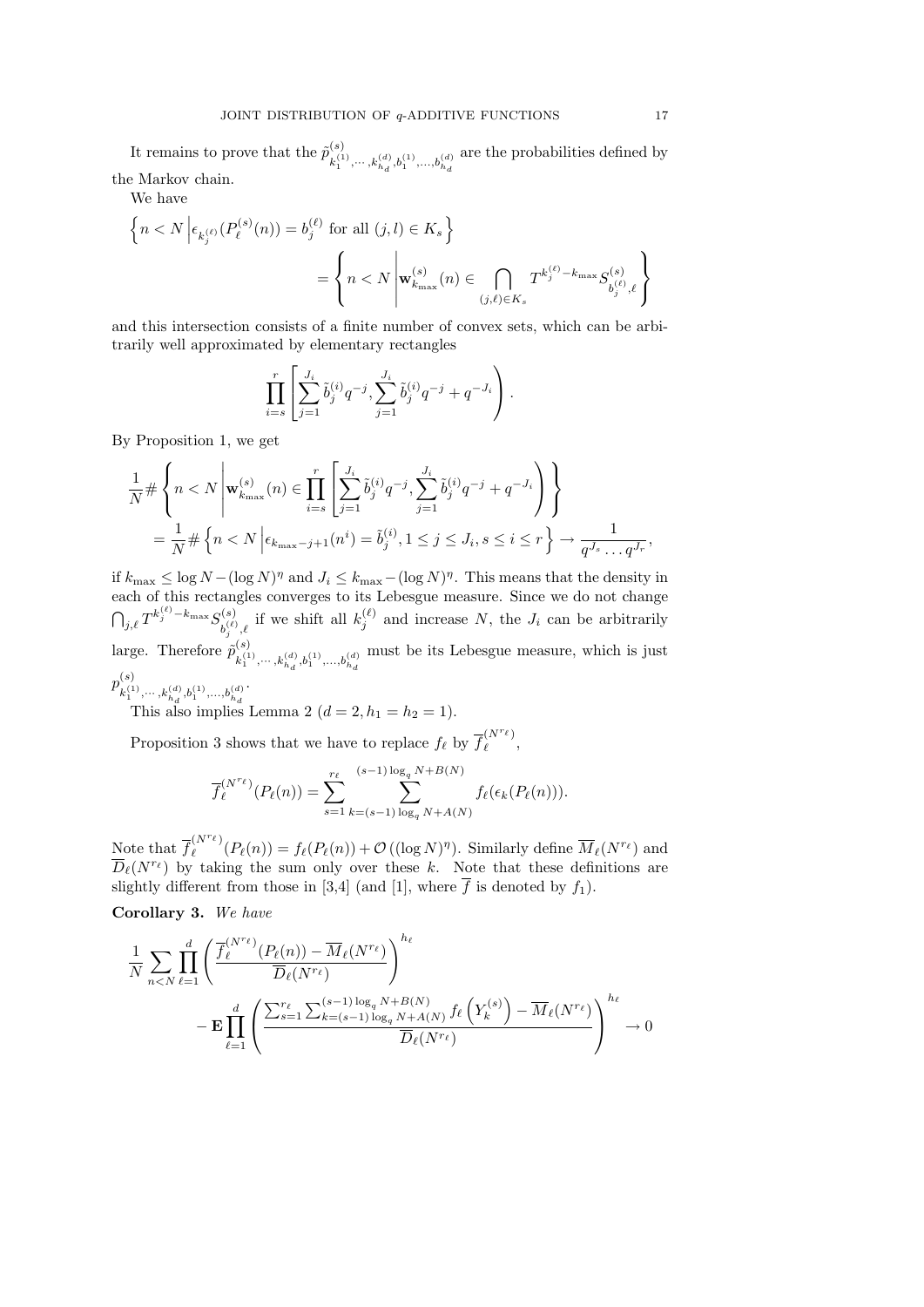and

$$
\frac{1}{\pi(N)} \sum_{p
$$

where the  $Y_k^{(s)}$  $Y_k^{(s)}$  and  $Y_{k'}^{(s')}$  are independent if  $s \neq s'.$ Proof. The second terms are the sum over all integers

$$
k_1^{(\ell)}, \ldots, k_{h_\ell}^{(\ell)} \in [A(N), \log_q N^{r_\ell} - A(N)] \setminus \bigcup_{s=1}^{r_\ell-1} [\log_q N^s - A(N), \log_q N^s + A(N)],
$$

 $1 \leq \ell \leq d$ , of

$$
\begin{split} \mathbf{E}\prod_{\ell=1}^d \prod_{j=1}^{h_\ell} &\frac{f_\ell\left(Y_{k_j^{(\ell)}}^{(s)}\right)-\mu_{\ell,k_j^{(\ell)}}}{D_\ell(N^{r_\ell})} \\ &=\sum_{b_1^{(1)}=0}^{q-1}\cdots \sum_{b_{h_d}^{(d)}=0}^{q-1} \prod_{\ell=1}^d \prod_{j=1}^{h_\ell} \frac{f_\ell(b_j^\ell)-\mu_{\ell,k_j^{(\ell)}}}{\overline{D}_\ell(N^{r_\ell})} \mathbf{Pr}\left[Y_{k_j^{(\ell)}}^{(s)}\subseteq S_{b_j^{(\ell)}}^{(s)} \text{ for all } j, \ell\right], \end{split}
$$

where the s are such that  $k_j^{(\ell)} \in K_s$ . Since the  $Y_{\nu^{(\ell)}}^{(s)}$  $\kappa_{i}^{(s)}$  are independent for different s, we have

$$
\mathbf{Pr}\left[Y_{k_j^{(\ell)}}^{(s)} \subseteq S_{b_j^{(\ell)}}^{(s)} \text{ for all } (j,\ell)\right] = \prod_{s=1}^r \mathbf{Pr}\left[Y_{k_j^{(\ell)}}^{(s)} \subseteq S_{b_j^{(\ell)}}^{(s)} \text{ for all } (j,\ell) \in K_s\right]
$$

and, by Proposition 3, the corresponding first terms are the same up to an error term of  $\mathcal{O}((\log N)^{-\lambda})$ . Hence the convergences are valid with error terms  $\mathcal{O}\left((\log N)^{-\lambda+h-h\eta}\right).$ 

Similarly to Corollary 2 of [3], we obtain

d

$$
\frac{1}{N} \sum_{n < N} \prod_{\ell=1}^d \left( \frac{f_\ell(P_\ell(n)) - M_\ell(N^{r_\ell})}{D_\ell(N^{r_\ell})} \right)^{h_\ell} - \frac{1}{N} \sum_{n < N} \prod_{\ell=1}^d \left( \frac{\overline{f}_\ell^{(N^{r_\ell})}(P_\ell(n)) - \overline{M}_\ell(N^{r_\ell})}{\overline{D}_\ell(N^{r_\ell})} \right)^{h_\ell} \to 0
$$

and therefore, by the method of moments (see e.g. Billingsley [2], p. 390),

$$
\frac{1}{N} \# \left\{ n < N \left| \frac{f_{\ell}(P_{\ell}(n)) - M_{\ell}(N^{r_{\ell}})}{D_{\ell}(N^{r_{\ell}})} < x_{\ell}, \ell = 1, 2, \dots, d \right\} \right\}
$$
\n
$$
\to \mathbf{Pr} \left[ \frac{\sum_{s=1}^{r_{\ell}} \sum_{k=(s-1)}^{(s-1) \log_{q} N + B(N)} f_{\ell}\left(Y_{k}^{(s)}\right) - \overline{M}_{\ell}(N^{r_{\ell}})}{\overline{D}_{\ell}(N^{r_{\ell}})} < x_{\ell}, \ell = 1, \dots, d \right].
$$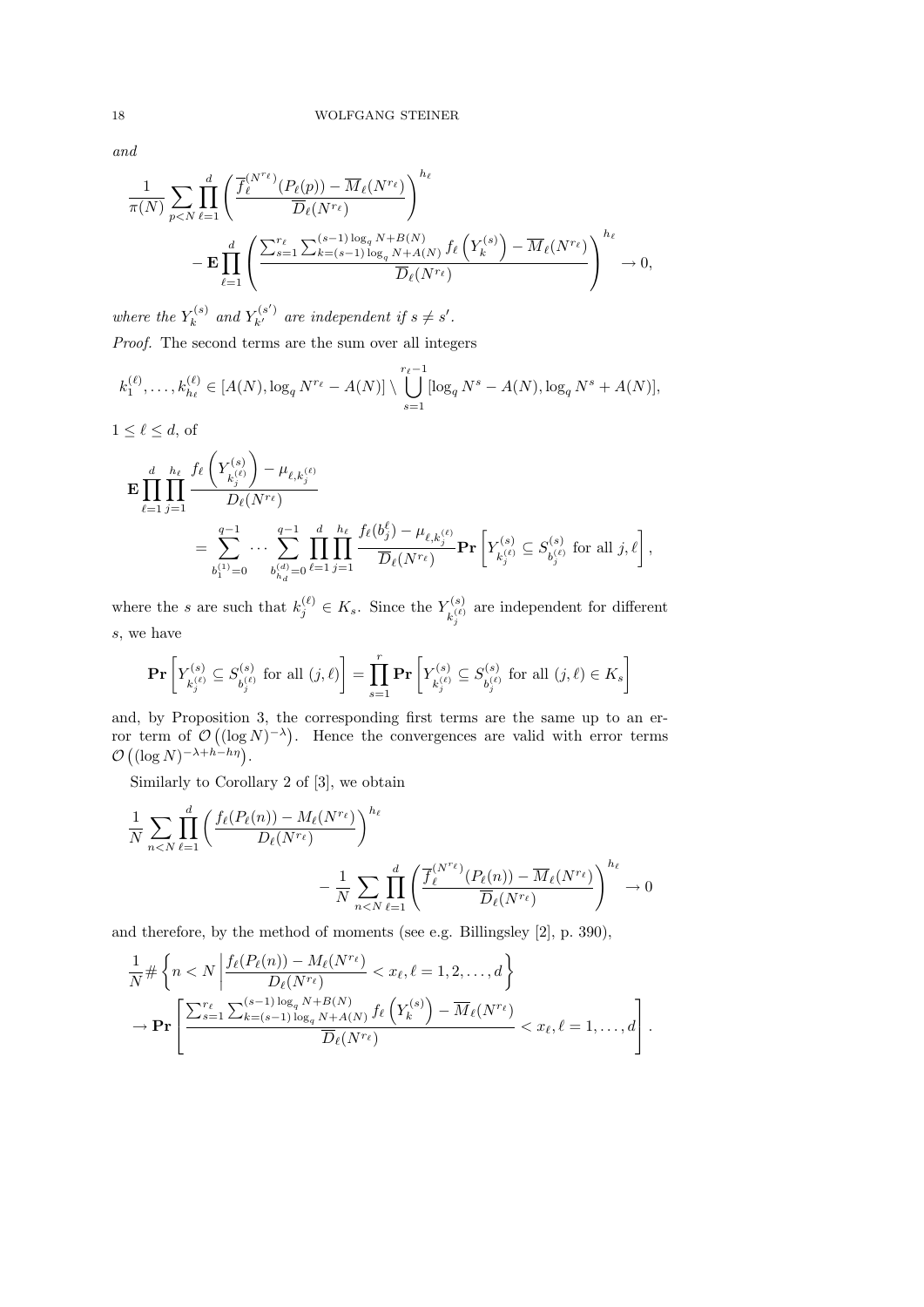Clearly we have  $\overline{M}_{\ell}(N^{r_{\ell}}) = r_{\ell} \overline{M}_{\ell}(N), \overline{D}_{\ell}(N^{r_{\ell}})^{2} = r_{\ell} \overline{D}_{\ell}(N)^{2}$  and  $\sum_{s=1}^{r_{\ell}} \sum_{k=(s-1)\log_q N+B(N)}^{(s-1)\log_q N+B(N)} f_{\ell} \left(Y_{k}^{(s)}\right)$  $\overline{M}_\ell\big(N^{r_\ell}\big) - \overline{M}_\ell(N^{r_\ell})$  $\overline{D}_\ell(N^{r_\ell})$  $=\frac{1}{2}$  $r_\ell$  $\sum_{\ell}$  $s=1$  $\sum_{k=A(N)}^{B(N)} f_{\ell} \left(Y_k^{(s)}\right)$  $\overline{M}_k^{(s)}\Big) - \overline{M}_{\ell}(N)$  $\sigma_\ell\sqrt{B(N)-A(N)+1}$  $\rightarrow \frac{1}{\sqrt{2}}$  $\overline{r_{\ell}}$  $\left( Z_{\ell}^{(1)} + \cdots + Z_{\ell}^{(r)} \right)$  $\binom{r}{\ell}$ 

by Proposition 2, where the  $Z^{(s)} = (Z_1^{(s)}, \ldots, Z_d^{(s)})$  are independent normally distributed random vectors with covariance matrices  $V^{(s)}$ . (For  $s > r_{\ell}$ , we have  $f_{\ell}(Y_k^{(s)}$  $(z_k^{(s)}) = 0 = Z_\ell^{(s)}$  $P_{\ell}^{(s)}$  because of  $P_{\ell}^{(s)}$  $S_{\ell}^{(s)}(n) \equiv 0$  and  $S_{0,\ell}^{(s)} = \mathbb{T}^{r-s+1}$ .)

Hence the sum is normally distributed and the elements of the covariance matrix V are given by

$$
v_{i,j} = \frac{1}{\sqrt{r_i r_j}} \left( v_{i,j}^{(1)} + \dots + v_{i,j}^{(r)} \right).
$$

For  $r_i \neq r_j$ , all  $v_{i,j}^{(s)}$  are zero, as well as for all  $s > r_i$ . If  $g_{r_j}^{(j)}P_i(n) \equiv g_{r_i}^{(i)}P_j(n)$ , then  $v_{i,j}^{(1)} = \cdots = v_{i,j}^{(r_i)} = v_{i,j}$ . If we just have  $r_i = r_j$  and  $g_{r_j}^{(j)} g_s^{(i)} = g_{r_i}^{(i)} g_s^{(j)}$  for all  $s > s'$ , then  $v_{i,j}^{(s'+1)} = \cdots = v_{i,j}^{(r_i)}$  and  $v_{i,j}^{(s)} = 0$  for  $s \leq s'$ . Therefore  $v_{i,j} = \frac{r_i - s'}{r_i}$  $\frac{-s'}{r_i}v_{i,j}^{(r_i)}$  and the covariance matrix has the stated form.

The corresponding statements for primes are obtained similarly and this concludes the proof of Theorem 4.

### 3. Proof of Theorem 3

We have to prove the following proposition.

**Proposition 4.** Let  $q_1, q_2$  be multiplicatively independent integers and  $P_1(n), P_2(n)$ integer polynomials with positive leading terms. Let  $\lambda > 0$  be an arbitrary constant and  $h_1, h_2$  non-negative integers. Then for integers

$$
(\log N^{r_{\ell}})^{\eta} \le k_1^{(\ell)} < k_2^{(\ell)} < \cdots < k_{h_{\ell}}^{(\ell)} \le \log_{q_{\ell}} N^{r_{\ell}} - (\log N^{r_{\ell}})^{\eta} \quad (\ell = 1, 2)
$$

(with some  $\eta > 0$ ), we have, as  $N \to \infty$ ,

$$
\frac{1}{N} \# \left\{ n < N \left| \epsilon_{q_1, k_j^{(1)}}(P_1(n)) = b_j^{(1)}, \epsilon_{q_2, k_j^{(2)}}(P_2(n)) = b_j^{(2)}, 1 \le j \le h_\ell \right\} \right\}
$$
\n
$$
= \frac{1}{q_1^{h_1} q_2^{h_2}} + \mathcal{O}\left( (\log N)^{-\lambda} \right)
$$

and

$$
\frac{1}{\pi(N)} \# \left\{ p < N \left| \epsilon_{q_1, k_j^{(1)}}(P_1(n)) = b_j^{(1)}, \epsilon_{q_2, k_j^{(2)}}(P_2(n)) = b_j^{(2)}, 1 \le j \le h_\ell \right. \right\}
$$
\n
$$
= \frac{1}{q_1^{h_1} q_2^{h_2}} + \mathcal{O}\left( (\log N)^{-\lambda} \right)
$$

uniformly for  $b_j^{(\ell)} \in \{0, \ldots, q_\ell - 1\}$  and  $k_j^{(\ell)}$  in the given range, where the implicit constant of the error term may depend on  $q_\ell, P_\ell, h_\ell$  and  $\lambda$ .

For the proof we need the following three lemmata. The first one is a corollary to Baker's theorem on linear forms, in a version due to Waldschmidt [7].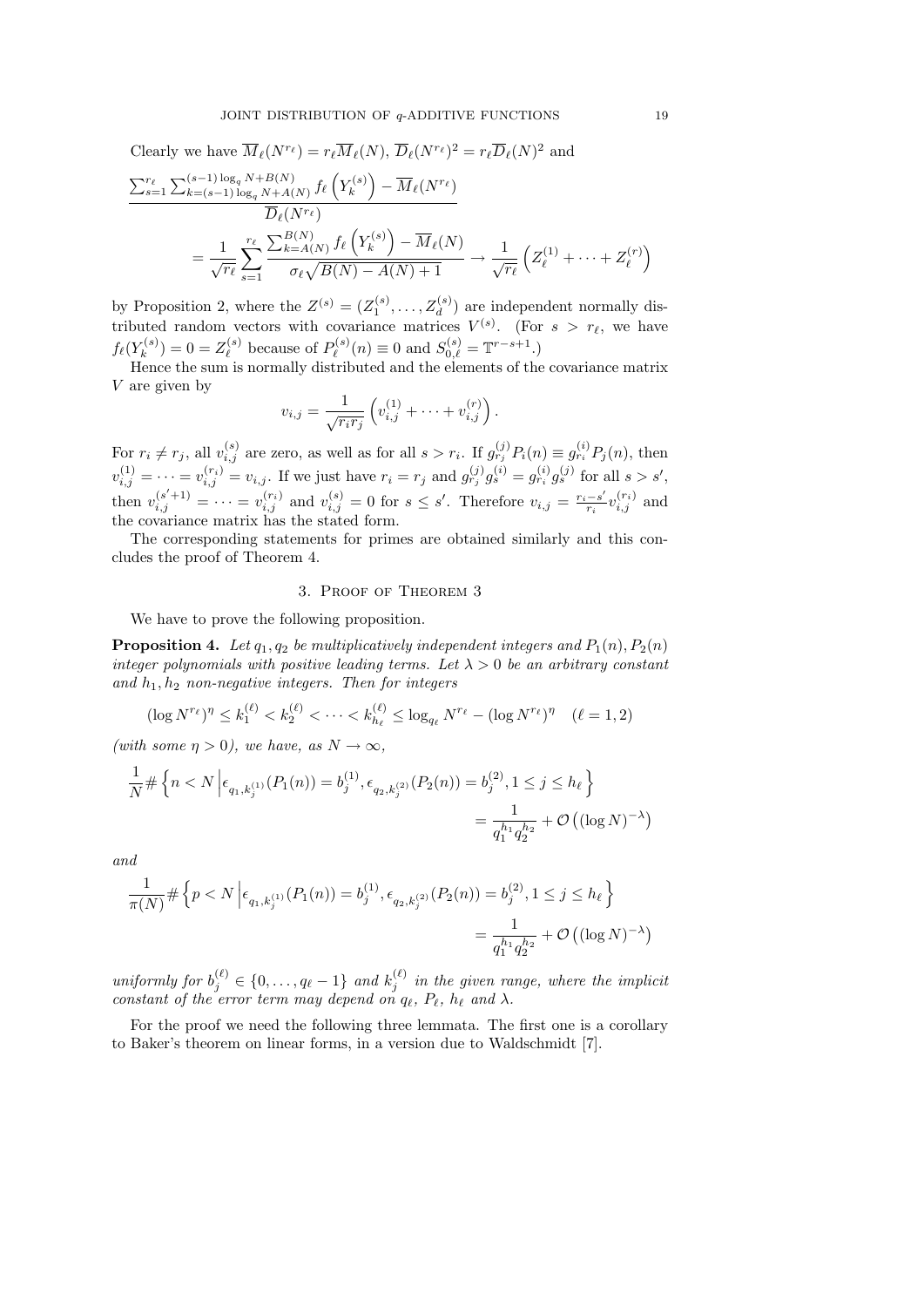**Lemma 4 (Corollary 3 in [3]).** Let  $k_1, k_2$  be positive integers,  $q_1, q_2$  positive real numbers and  $m_1, m_2$  real numbers such that  $\frac{m_1}{q_1^{k_1}} + \frac{m_2}{q_2^{k_2}}$  $\frac{m_2}{q_2} \neq 0$ . Then there exists a  $constant C > 0$  such that

$$
\left|\frac{m_1}{q_1^{k_1}} + \frac{m_2}{q_2^{k_2}}\right| \ge \max\left(\frac{|m_1|}{q_1^{k_1}}, \frac{|m_2|}{q_2^{k_2}}\right) e^{-C \log q_1 \log q_2 \log(\max(k_1, k_2)) \log(\max(|m_1|, |m_2|))}.
$$

The next lemma is an adapted version of Lemmata 1 and 2 of [1] which are due to Hua [5] and Vinogradov.

**Lemma 5 (Lemmata 10 and 11 in [4]).** Let  $P(n)$  be a polynomial of degree r with leading coefficient  $\beta$ . For every  $\tau_0 > 0$ , we have a  $\tau > 0$  such that

$$
N^{-r} (\log N)^{\tau} < \beta < (\log N)^{-\tau}
$$

implies

$$
\frac{1}{N} \sum_{n < N} e(P(n)) = \mathcal{O}\left((\log N)^{-\tau_0}\right)
$$

and

$$
\frac{1}{\pi(N)}\sum_{p
$$

as  $N \to \infty$ .

Proof of Proposition 4. As for Proposition 2, we have to estimate the sums

$$
\Sigma = \sum_{(\mathbf{m}_1, \mathbf{m}_2) \in \mathcal{M}} T_{\mathbf{m}_1, \mathbf{m}_2} \sum_{n < N} e(\mathbf{m}_1 \cdot \mathbf{v}_1 P_1(n) + \mathbf{m}_2 \cdot \mathbf{v}_2 P_2(n)).
$$

The case of different degrees of the polynomials is treated by Proposition 1. So we can assume that they have the same degree  $r_1 = r_2 = r$ .

As in the proof of Proposition 2, we fix  $\Delta = (\log N)^{-\delta}$  and restrict to those  $(\mathbf{m}_1, \mathbf{m}_2)$  for which  $|m_j^{(\ell)}| < (\log N)^{2\delta}$  and  $m_j^{(\ell)} \not\equiv 0$  (q<sub>e</sub>) for all j,  $\ell$ .

Suppose now  $g_r^{(1)}\mathbf{m}_1 \cdot \mathbf{v}_1 + g_r^{(2)}\mathbf{m}_2 \cdot \mathbf{v}_2 \neq 0$  and set  $\varepsilon = \eta/(h_1 + h_2 - 1)$ . Then there exists an integer K with  $0 \leq K \leq h_1 + h_2 - 2$  such that for all j and  $\ell = 1, 2$ 

$$
k_{j+1}^{(\ell)} - k_j^{(\ell)} \notin \left[ (\log N)^{K\varepsilon}, (\log N)^{(K+1)\varepsilon} \right).
$$

So fix  $K$  with this property.

First suppose  $k_{j+1}^{(\ell)} - k_j^{(\ell)} < (\log N)^{K \varepsilon}$  for all  $j, \ell$ . Then we set

$$
\overline{m}_{\ell} = g_{r}^{(\ell)}\sum_{j=1}^{h_{\ell}}m_{j}^{(\ell)}q_{\ell}^{k_{h_{\ell}}^{(\ell)} - k_{j}^{(\ell)}} \quad (\ell = 1, 2)
$$

and have  $\log |\overline{m}_{\ell}| \ll (\log N)^{K_{\varepsilon}}$ . We can apply Lemma 4 to

$$
g_r^{(1)}\mathbf{m}_1 \cdot \mathbf{v}_1 + g_r^{(2)}\mathbf{m}_2 \cdot \mathbf{v}_2 = \frac{\overline{m}_1}{g_1^{k_{h_1}^{(1)}+1}} + \frac{\overline{m}_2}{g_2^{k_{h_2}^{(2)}+1}}
$$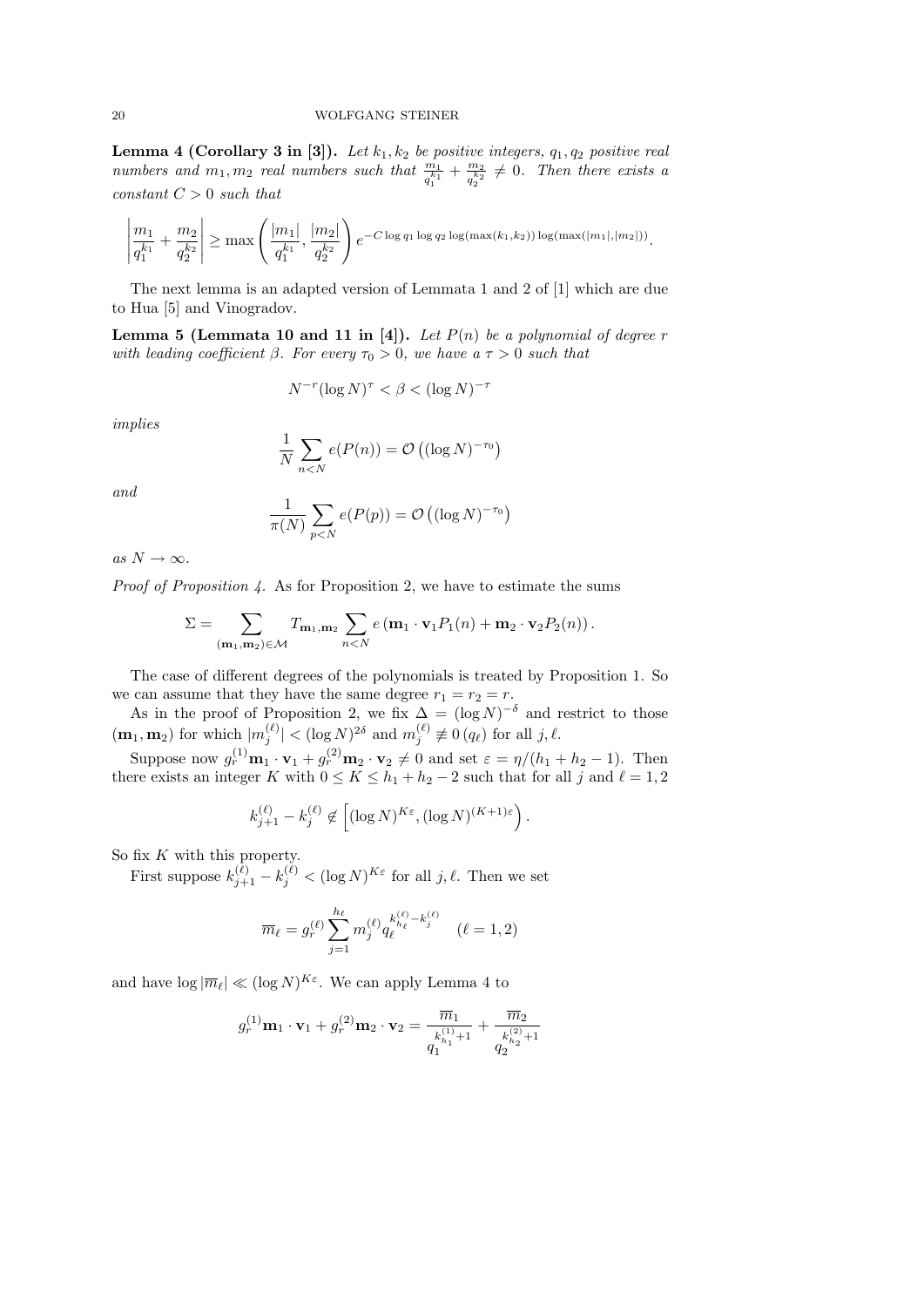and obtain

$$
\left| g_r^{(1)} \mathbf{m}_1 \cdot \mathbf{v}_1 + g_r^{(2)} \mathbf{m}_2 \cdot \mathbf{v}_2 \right| \ge \max \left( q_1^{-k_{h_1}^{(1)} - 1}, q_2^{-k_{h_2}^{(1)} - 1} \right) e^{-c \log \log N (\log N)^{K \epsilon}}
$$
  

$$
\ge \frac{\max(q_1, q_2)^{(\log N)^{\eta}} e^{-c \log \log N (\log N)^{K \epsilon}}}{N^r}
$$
  

$$
\ge \frac{e^{\log(\max(q_1, q_2))(\log N)^{\eta} - c \log \log N (\log N)^{\eta} \frac{h_1 + h_2 - 2}{h_1 + h_2 - 1}}}{N^r} \ge \frac{(\log N)^{\tau}}{N^r}
$$

for some constant  $c > 0$  and all  $\tau > 0$ . Because of

$$
\left|g_r^{(1)}\mathbf{m}_1\cdot\mathbf{v}_1+g_r^{(2)}\mathbf{m}_2\cdot\mathbf{v}_2\right| \leq \frac{(h_1+h_2)(\log N)^{2\delta}}{\min(q_1,q_2)^{-(\log N)^{\eta}}},
$$

Lemma 5 can be applied.

Otherwise we have some  $s_{\ell}$ ,  $\ell = 1, 2$ , such that  $k_{j+1}^{(\ell)} - k_j^{(\ell)} < (\log N)^{K_{\epsilon}}$  for all  $j < s_{\ell}$  and  $k_{s_{\ell}+1}^{(\ell)} - k_{s_{\ell}}^{(\ell)} \ge (\log N)^{(K+1)\varepsilon}$ . Here we set

$$
\overline{m}_{\ell} = g_r^{(\ell)} \sum_{j=1}^{s_{\ell}} m_j^{(\ell)} q_{\ell}^{k_{s_{\ell}}^{(\ell)} - k_j^{(\ell)}} \quad (\ell = 1, 2).
$$

and have again  $\log |\overline{m}_{\ell}| \ll (\log N)^{K_{\varepsilon}}$ . Furthermore, we can estimate the sums

$$
\sum_{j=s_{\ell}+1}^{h_{\ell}} \frac{m_j^{(\ell)}}{q_{\ell}^{(s)}+1} = \mathcal{O}\left((\log N)^{2\delta} q_{\ell}^{-k_{s_{\ell}}-(\log N)^{(K+1)\epsilon}}\right).
$$

Thus we get

$$
\left| g_r^{(1)} \mathbf{m}_1 \cdot \mathbf{v}_1 + g_r^{(2)} \mathbf{m}_2 \cdot \mathbf{v}_2 \right| \ge \left| \frac{\overline{m}_1}{q_1^{(s_1)} + 1} + \frac{\overline{m}_2}{q_2^{(s_2)} + 1} \right| - \left| \sum_{j_1 = s_1 + 1}^{h_1} \frac{m_{j_1}^{(1)}}{q_1^{(s_1)} + 1} \right| - \left| \sum_{j_2 = s_2 + 1}^{h_2} \frac{m_{j_2}^{(2)}}{q_2^{(s_2)} + 1} \right|
$$
  
\n
$$
\ge \max \left( q_1^{-k_{s_1}^{(1)} - 1}, q_2^{-k_{s_2}^{(2)} - 1} \right) e^{-c \log \log N (\log N)^{K \varepsilon}}
$$
  
\n
$$
- \mathcal{O}\left( (\log N)^{2\delta} \max \left( q_1^{-k_{s_1}^{(1)} - 1}, q_2^{-k_{s_2}^{(2)} - 1} \right) e^{-(\log N)^{(K+1)\varepsilon}} \right)
$$
  
\n
$$
\gg \max \left( q_1^{-k_{s_1}^{(1)} - 1}, q_2^{-k_{s_2}^{(2)} - 1} \right) e^{-c \log \log N (\log N)^{K \varepsilon}}
$$

and Lemma 5 can again be applied.

If  $q_1$  and  $q_2$  are coprime, then we have  $g_r^{(1)}\mathbf{m}_1 \cdot \mathbf{v}_1 + g_r^{(2)}\mathbf{m}_2 \cdot \mathbf{v}_2 = 0$  only for  $m_1 = m_2 = 0$ . Otherwise we may have other choices of  $(m_1, m_2)$ .

Set  $q = (q_1, q_2)$  and  $\tilde{q}_1 = q_1/q$ ,  $\tilde{q}_2 = q_2/q$ . Assume, w.l.o.g.,  $k_{h_1}^{(1)}$  $k_{h_1}^{(1)} \geq k_{h_2}^{(2)}$  $\binom{2}{h_2}$ . Then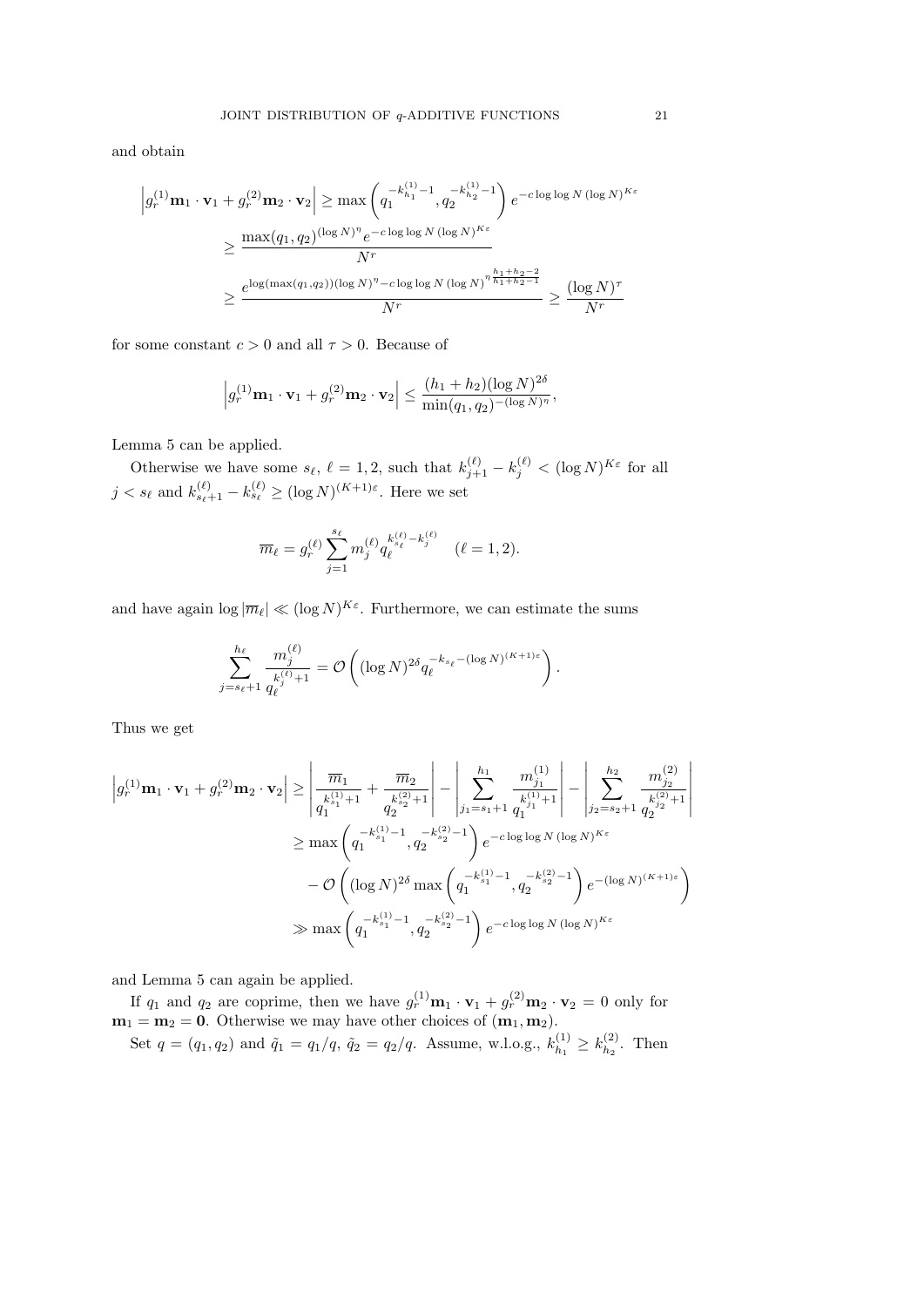we have

X h<sup>1</sup> j1=1 g (1) <sup>r</sup> m (1) j1 q k (1) j1 1 + X h<sup>2</sup> j2=1 g (2) <sup>r</sup> m (2) j2 q k (2) j2 2 = g (1) r m (1) 1 q˜ k (1) h1 −k (1) 1 1 q˜ k (2) h2 2 q k (1) h1 −k (1) <sup>1</sup> + · · · + m (1) h1−1 q˜ k (1) h1 −k (1) <sup>h</sup>1−<sup>1</sup> 1 q˜ k (2) h2 2 q k (1) h1 −k (1) <sup>h</sup>1−<sup>1</sup> + m (1) h<sup>1</sup> q˜ k (2) h2 2 q˜ k (1) h1 1 q˜ k (2) h2 2 q k (1) h1 + g (2) r m (2) 1 q˜ k (1) h1 1 q˜ k (2) h2 −k (2) 1 2 q k (1) h1 −k (2) <sup>1</sup> + · · · + m (2) h<sup>2</sup> q˜ k (1) h1 1 q k (1) h1 −k (2) h2 q˜ k (1) h1 1 q˜ k (2) h2 2 q k (1) h1 ,

where we have omit the "+1" in the denominator for simplicity. (Just consider  $k_j^{(\ell)}-1$  instead of  $k_j^{(\ell)}$ .) Hence we must have

$$
g_r^{(1)}\left(m_1^{(1)}\tilde{q}_1^{k_{h_1}^{(1)}-k_1^{(1)}}q^{k_{h_1}^{(1)}-k_1^{(1)}}+\cdots+m_{h_1-1}^{(1)}\tilde{q}_1^{k_{h_1}^{(1)}-k_{h_1-1}^{(1)}}q^{k_{h_1}^{(1)}-k_{h_1-1}^{(1)}}+m_{h_1}^{(1)}\right)\equiv 0\left(\tilde{q}_1^{k_{h_1}^{(1)}}\right).
$$
\n(9)

Of course this is useful only if  $\tilde{q}_1 > 1$ , which we assume first. We have to distinguish several cases. (9) implies

$$
m_{j+1}^{(1)} q_1^{k_{h_1}^{(1)} - k_{j+1}^{(1)}} + \dots + m_{h_1 - 1}^{(1)} q_1^{k_{h_1}^{(1)} - k_{h_1 - 1}^{(1)}} + \dots + m_{h_1}^{(1)} \equiv 0 \left( \tilde{q}_1^{k_{h_1}^{(1)} - k_j^{(1)}} \right)
$$
 (10)

 $\text{for all } j, 1 \leq j \leq h_1 - 1. \text{ If } k_{j+1}^{(1)} - k_j^{(1)} \geq (\log N)^{\varepsilon} \text{ for some } j, \text{ then } |m_j^{(\ell)}| < (\log N)^{2\delta}$ implies that the left hand side of (10) must be zero. Hence  $m_{h_1}^{(1)}$  $\binom{1}{h_1} \equiv 0 (q_1)$  which implies  $T_{\mathbf{m}_1, \mathbf{m}_2} = 0$  since we have excluded  $m_{h_1}^{(1)}$  $\lambda_{h_1}^{(1)} = 0$ . If  $k_{j+1}^{(1)} - k_j^{(1)} \leq (\log N)^{\varepsilon}$  for all j, then the left hand side of (9) must be zero and  $m_{h_1}^{(1)}$  $\binom{1}{h_1} \equiv 0 (q_1).$ 

Now consider the case  $\tilde{q}_1 = 1$ , i.e.  $q_1|q_2$ . Then we have to check

$$
g_r^{(1)}\left(m_1^{(1)}\tilde{q}_2^{k_{h_2}^{(2)}}q^{k_{h_1}^{(1)}-k_1^{(1)}} + \cdots + m_{h_1-1}^{(1)}\tilde{q}_2^{k_{h_2}^{(2)}}q^{k_{h_1}^{(1)}-k_{h_1-1}^{(1)}} + m_{h_1}^{(1)}\tilde{q}_2^{k_{h_2}^{(2)}}\right) + (11)
$$
  

$$
g_r^{(2)}\left(m_1^{(2)}\tilde{q}_2^{k_{h_2}^{(2)}-k_1^{(2)}}q^{k_{h_1}^{(1)}-k_1^{(2)}} + \cdots + m_{h_2-1}^{(2)}\tilde{q}_2^{k_{h_2}^{(2)}-k_{h_2-1}^{(2)}}q^{k_{h_1}^{(1)}-k_{h_2-1}^{(2)}} + m_{h_2}^{(2)}q^{k_{h_1}^{(1)}-k_{h_2}^{(2)}}\right) = 0.
$$

This implies

$$
g_r^{(2)}q^{k_{h_1}^{(1)} - k_{h_2}^{(2)}} \left( m_{j+1}^{(2)} q_2^{k_{h_2}^{(2)} - k_{j+1}^{(2)}} + \dots + m_{h_2-1}^{(2)} q_2^{k_{h_2}^{(2)} - k_{h_2-1}^{(2)}} + m_{h_2}^{(2)} \right) \equiv 0 \left( \tilde{q}_2^{k_{h_2}^{(2)} - k_j^{(2)}} \right)
$$
\n(12)

for  $1 \le j \le h_2 - 1$  and for  $j = 0$ , if we set  $k_0^{(2)} = 0$ .

Assume first  $k_{h_1}^{(1)}$  $\binom{(1)}{h_1}-k\binom{(2)}{h_2}$  $\lambda_{h_2}^{(2)} \leq (\log N)^{\varepsilon/2}$ . Then we can do the same reasonings as above and obtain  $m_{h_2}^{(2)}$  $\binom{2}{h_2} \equiv 0 (q_2).$ 

The last (and most difficult) case is  $k_{h_1}^{(1)}$  $\binom{(1)}{h_1}-k\binom{(2)}{h_2}$  $\binom{2}{h_2} \ge (\log N)^{\varepsilon/2}$ . First suppose that  $\tilde{q}_2$  has some prime divisor  $\tilde{p}_2$  /q. Then we get from (12)

$$
g_r^{(2)}\left(m_{j+1}^{(2)}q_2^{k_{h_2}^{(2)}-k_{j+1}^{(2)}}+\cdots+m_{j+1}^{(2)}q_2^{k_{h_2}^{(2)}-k_{h_2-1}^{(2)}}+m_{h_2}^{(2)}\right)\equiv 0\left(\tilde{p}_2^{k_{h_2}^{(2)}-k_j^{(2)}}\right)
$$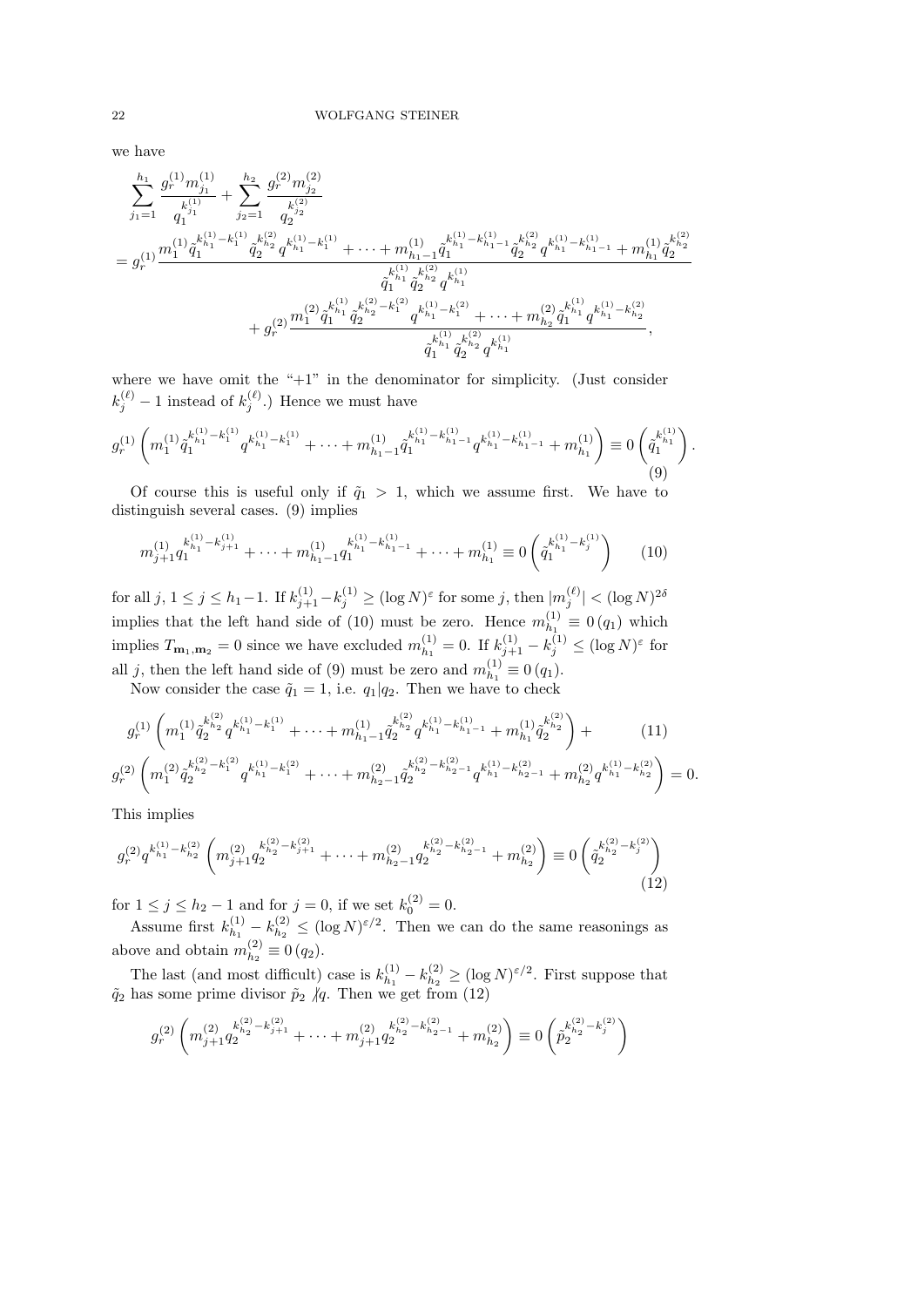for  $0 \leq j \leq h_2 - 1$  and again  $m_{h_2}^{(2)}$  $\binom{2}{h_2} \equiv 0 (q_2)$ . Suppose next that q has some prime divisor  $p \nmid \tilde{q}_2$ . Then we have

$$
g_r^{(1)}\left(m_1^{(1)}q^{k_{h_1}^{(1)}-k_1^{(1)}}+\cdots+m_{h_1-1}^{(1)}q^{k_{h_1}^{(1)}-k_{h_1-1}^{(1)}}+m_{h_1}^{(1)}\right)\equiv 0\left(p^{k_{h_1}^{(1)}-k_{h_2}^{(2)}}\right)
$$

and we can do the same reasonings with  $\varepsilon/h_1$  instead of  $\varepsilon.$ 

It remains to consider q and  $\tilde{q}_2$  with prime factorisations  $q = p_1^{e_1} \dots p_s^{e_s}$ ,  $\tilde{q}_2 = p_1^{\tilde{e}_1} \dots p_s^{\tilde{e}_s}$ , where all  $e_i$  and  $\tilde{e}_i$  are positive integers. Let us rewrite (11):

$$
g_r^{(1)}\left(m_1^{(1)}\prod_{i=1}^s p_i^{k_{h_2}^{(2)}\tilde{e}_i+(k_{h_1}^{(1)}-k_1^{(1)})e_i}+\cdots+m_{h_1}^{(1)}\prod_{i=1}^s p_i^{k_{h_2}^{(2)}\tilde{e}_i}\right) +g_r^{(2)}\left(m_1^{(2)}\prod_{i=1}^s p_i^{(k_{h_2}^{(2)}-k_1^{(2)})\tilde{e}_i+(k_{h_1}^{(1)}-k_1^{(2)})e_i}+\cdots+m_{h_2}^{(2)}\prod_{i=1}^s p_i^{(k_{h_1}^{(1)}-k_{h_2}^{(2)})e_i}\right)=0.
$$

By assumption,  $q_1$  and  $q_2$  are multiplicatively independent. Thus we have  $s \geq 2$ and  $e_i/\tilde{e}_i \neq e_j/\tilde{e}_j$  for some *i*, *j*. Therefore  $k_{h_2}^{(2)}$  $\tilde{e}_{h_2}^{(2)}$  $\tilde{e}_i - (k_{h_1}^{(1)})$  $k_{h_1}^{(1)} - k_{h_2}^{(2)}$  $\binom{2}{h_2}e_i$  cannot be zero for all *i* and the difference must be at least  $\frac{1}{2}(\log N)^{\epsilon/2}$  for some *i*. Let

$$
(k_{h_1}^{(1)} - k_{h_2}^{(2)})e_{i_0} - k_{h_2}^{(2)}\tilde{e}_{i_0} \ge \frac{1}{2}(\log N)^{\varepsilon/2}.
$$

Then we have

$$
g_r^{(1)}\left(m_1^{(1)}\prod_{i=1}^s p_i^{(k_{h_1}^{(1)}-k_1^{(1)})e_i}+\cdots+m_{h_1}^{(1)}\right)\equiv 0\left(p_{i_0}^{(k_{h_1}^{(1)}-k_{h_2}^{(2)})e_{i_0}-k_{h_2}^{(2)}\tilde{e}_{i_0}}\right)
$$

and we can again do the same reasonings. Similarly

$$
k_{h_2}^{(2)} \tilde{e}_{i_0} - (k_{h_1}^{(1)} - k_{h_2}^{(2)}) e_{i_0} \ge \frac{1}{2} (\log N)^{\varepsilon/2}
$$

leads to

$$
g_r^{(2)}\left(m_1^{(2)}\prod_{i=1}^s p_i^{(k_{h_2}^{(2)}-k_1^{(2)})(\tilde{e}_i+e_i)}+\cdots+m_{h_2}^{(2)}\right)\equiv 0\left(p_{i_0}^{\frac{1}{2}(\log N)^{\varepsilon/2}}\right)
$$

and the same result.

Hence, we finally get

$$
\sum_{(\mathbf{m}_1,\mathbf{m}_2)\neq(\mathbf{0},\mathbf{0})} |T_{\mathbf{m}_1,\mathbf{m}_2}| \cdot \left| \frac{1}{N} \sum_{n  
=  $\mathcal{O}\left( (\log N)^{-\delta/2} \right) + \mathcal{O}\left( (\log N)^{2(h_1+h_2)\delta-\lambda} \right),$
$$

which completes the proof of Proposition 4.